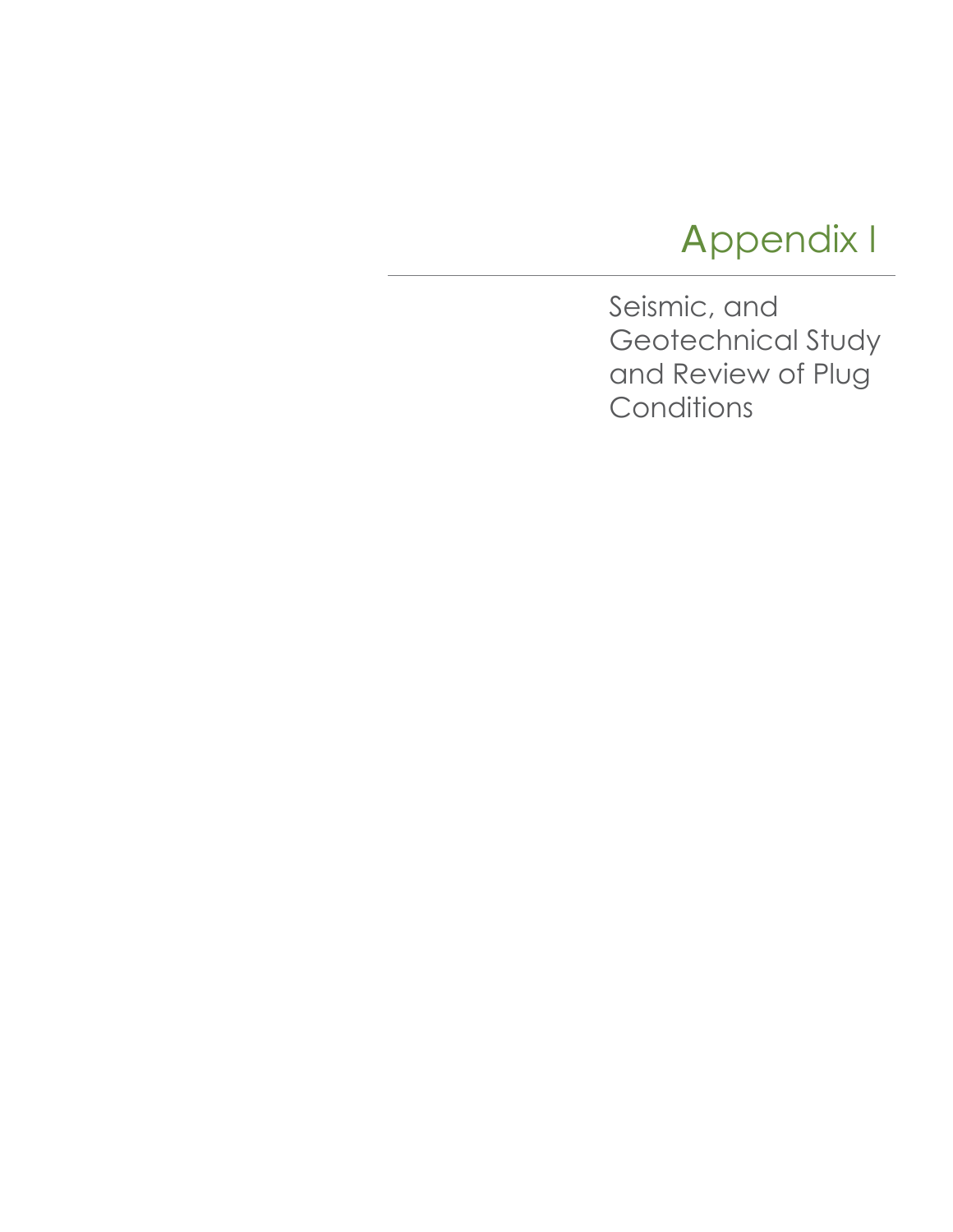

**MATERIALS • GEOTECHNICAL • GEOLOGY • HYDROGEOLOGY • ENVIRONMENTAL** 



December, 2011 Project No. 3.30716

*Prepared For: PINE CREEK DEVELOPMENT LLC P.O. Box1538 Bishop, California 93515*

*Prepared By: SIERRA GEOTECHNICAL SERVICES, INC. 873 North Main Street, Suite 150 Bishop, California 93514 Phn: (760) 873-6800 Fax: (760) 873-6888*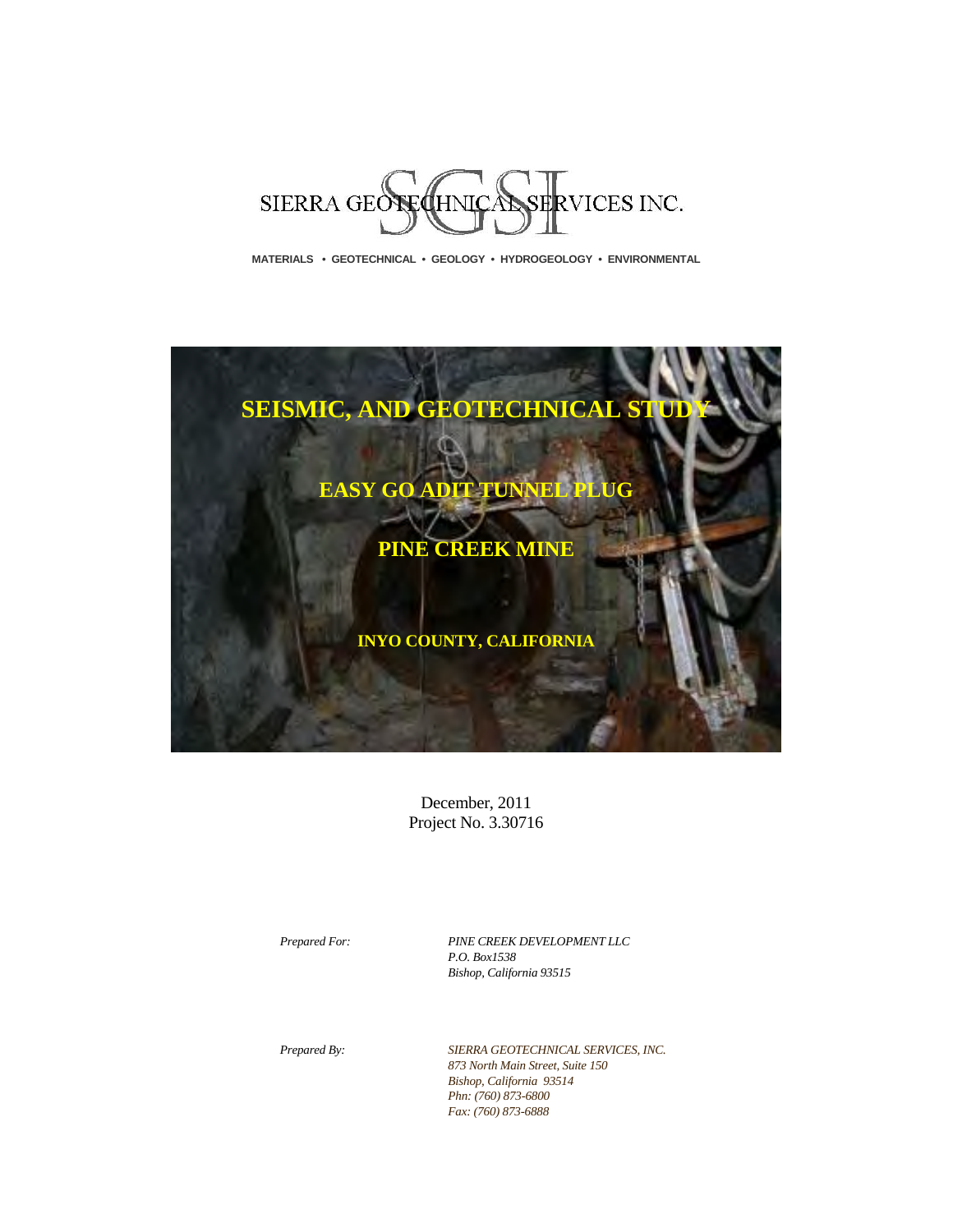## **TABLE OF CONTENTS**

| 1.0  |                                 |  |  |  |
|------|---------------------------------|--|--|--|
|      | 1.1                             |  |  |  |
| 2.0  |                                 |  |  |  |
|      | 2.1<br>2.2                      |  |  |  |
| 3.0  |                                 |  |  |  |
|      | 3.1<br>3.2                      |  |  |  |
| 4.0. |                                 |  |  |  |
| 5.0  |                                 |  |  |  |
|      | 5.1                             |  |  |  |
| 6.0  |                                 |  |  |  |
|      | 6.1                             |  |  |  |
| 7.0  |                                 |  |  |  |
|      | 7.1<br>7.2<br>7.3<br>7.4        |  |  |  |
| 8.0  |                                 |  |  |  |
|      | 8.1<br>8.2<br>8.3<br>8.4<br>8.5 |  |  |  |
|      | 8.6<br>8.7                      |  |  |  |
|      | 8.8<br>8.9                      |  |  |  |
| 9.0  |                                 |  |  |  |
| 10.0 |                                 |  |  |  |
| 11.0 |                                 |  |  |  |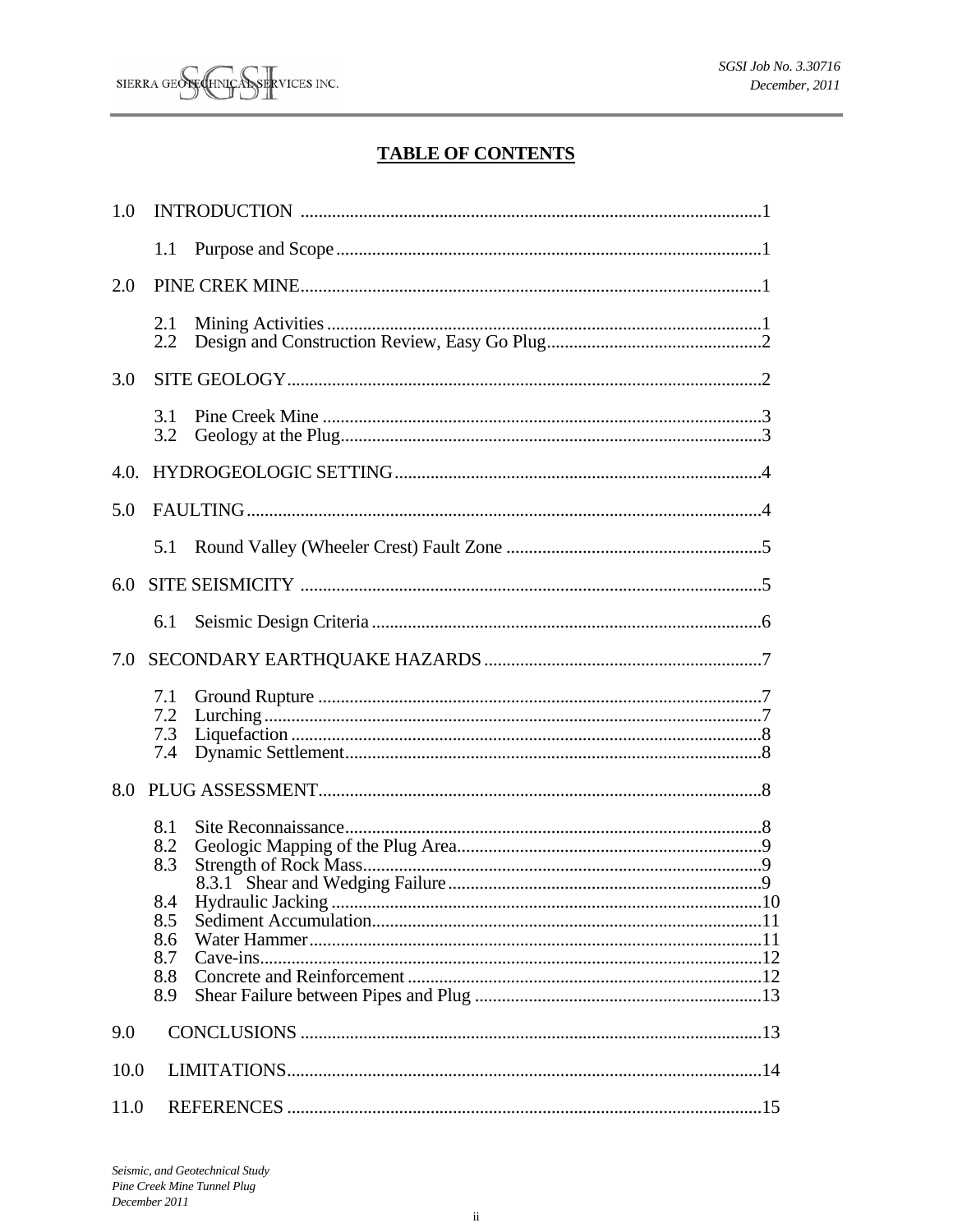#### **APPENDIX A - FIGURES AND PLATES**

| <b>FIGURE 1</b>    | Pine Creek Tungsten Mine Location Map                                |
|--------------------|----------------------------------------------------------------------|
| <b>FIGURE 2</b>    | Regional Geologic Map (Bateman, 1965)                                |
| <b>FIGURE 3</b>    | <b>Walker Lane Belt</b>                                              |
| <b>FIGURE 4</b>    | Earthquake Fault Zone Location Map (Davis, 1985)                     |
|                    |                                                                      |
| PLATE 1            | Pine Creek Mine Geologic Map (Bateman, 1945)                         |
| PLATE <sub>2</sub> | Pine Creek Tungsten Mine – Mine Claim Map (5/23/1973)                |
| PLATE <sub>3</sub> | Pine Creek Mine Easy Go Plug Plan (2/19/2003)                        |
| PLATE <sub>4</sub> | Pine Creek Tungsten Mine Longitudinal-Vertical Projection            |
| PLATE 5            | Pine Creek Tungsten Mine Water System (1"=100', 5/20/1980)           |
| PLATE 6            | Pine Creek Tungsten Mine Easygoing Mine Isometric (1"=50', 7/7/1970) |
| PLATE 7A-7P        | Pine Creek Tungsten Mine Easygoing Drift                             |
| PLATE 8            | Geologic Log of Easy Go Adit at the Tunnel Plug $(1"=10")$           |

#### **APPENDIX B - DESIGN CALCULATIONS AND REPORTS**

Design Calculations - Nasser/Thompson, 2002 Synopsis of Field Activities - Thompson 2003 Updated Design Calculations - Nasser, 2011 Hydrologic Consultants, Inc. Report - 1990 Sediment Accumulation - SGSI 2006

## **APPENDIX C - SEISMICITY ANALYSIS**

EQFAULT Results – Deterministic estimation of peak acceleration from digitized faults EQSEARCH Results – Estimation of peak acceleration from California earthquake catalogs FRISKSP Results – Probabilistic earthquake hazard analyses

#### **APPENDIX D - LABORATORY TEST RESULTS**

ASTM D2936 - Standard Test Method for Direct Tensile Strength of Intact Rock Core Specimens ASTM D3967 - Standard Test Method for Splitting Tensile Strength of Intact Rock Core Specimens ASTM C293 - Standard Test Method for Flexural Strength ASTM C7012 (Method C) - Uniaxial Compressive Strength of Intact Rock Core Specimens.

## **APPENDIX E - IMPOUNDMENT MEASUREMENT RESULTS**

## **APPENDIX F - PHOTOGRAPHS**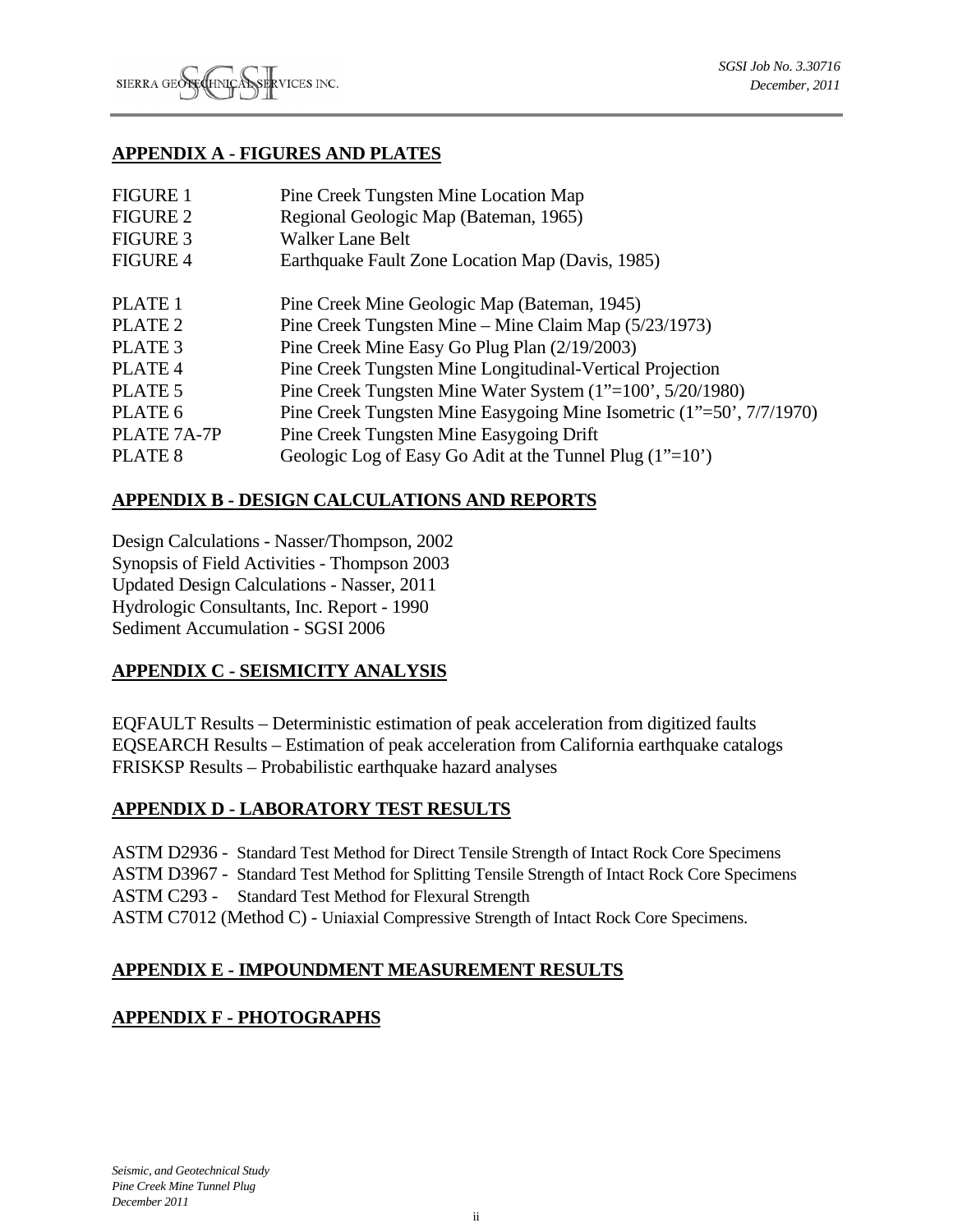## **1.0. INTRODUCTION**

This report presents the findings of Sierra Geotechnical Services, Inc. (SGSI) geotechnical and seismic study on the existing Pine Creek Mine concrete tunnel plug, in Inyo County, California.

## **1.1. PURPOSE and SCOPE**

This study is prepared in response to a letter issued by the United States Forest Service (USFS); Inyo National Forest District Ranger dated February 16, 2005, which centers on the present condition of the plug and the suitability of the plug for service as part of a water reservoir. Included in the USFS letter was a list of recommended studies, two of which are addressed herein:

**Seismic Study** – Perform a standard seismic safety evaluation using updated information and standard assessment procedures as applied by a California registered geologist or engineer. This work will follow all practices and procedures identified in Guidelines for Evaluating and Mitigating Seismic Hazards in California – Special Publication 117 (Adopted March 13, 1997 by the State Mining and Geology Board in Accordance with the Seismic Hazards Mapping Act of 1990).

**Geotechnical Study** – Perform a geotechnical evaluation using underground mine maps, underground geologic mapping, and standard assessment procedures as applied by a California registered geologist or engineer with a certification as a geotechnical engineer.

## **2.0. PINE CREEK MINE**

The Pine Creek Mine is located adjacent the confluence of Morgan Creek and Pine Creek, in Pine Creek Canyon, just below the glaciated crest of the Sierra Nevada at elevations between 8,100' and 11,700' in Inyo County, Section 8, Township 7 South, Range 30 East, and Mount Diablo Meridian. The mine is accessed by Pine Creek Road which is located west of the community of Rovana and approximately 17 miles west of Bishop, California (Appendix A, Figure 1 and Plate 1).

## **2.1 Mining Activities**

The mine is presently owned by the Pine Creek Mine LLC which also controls the existing claims (Appendix A, Plate 2). Mining of tungsten began in 1918, stopped briefly following WWI and were reinitiated from 1936 through the mid 1990's. Mining originally began around 11,000' but as the reserves were depleted it progressed downward into the ore body.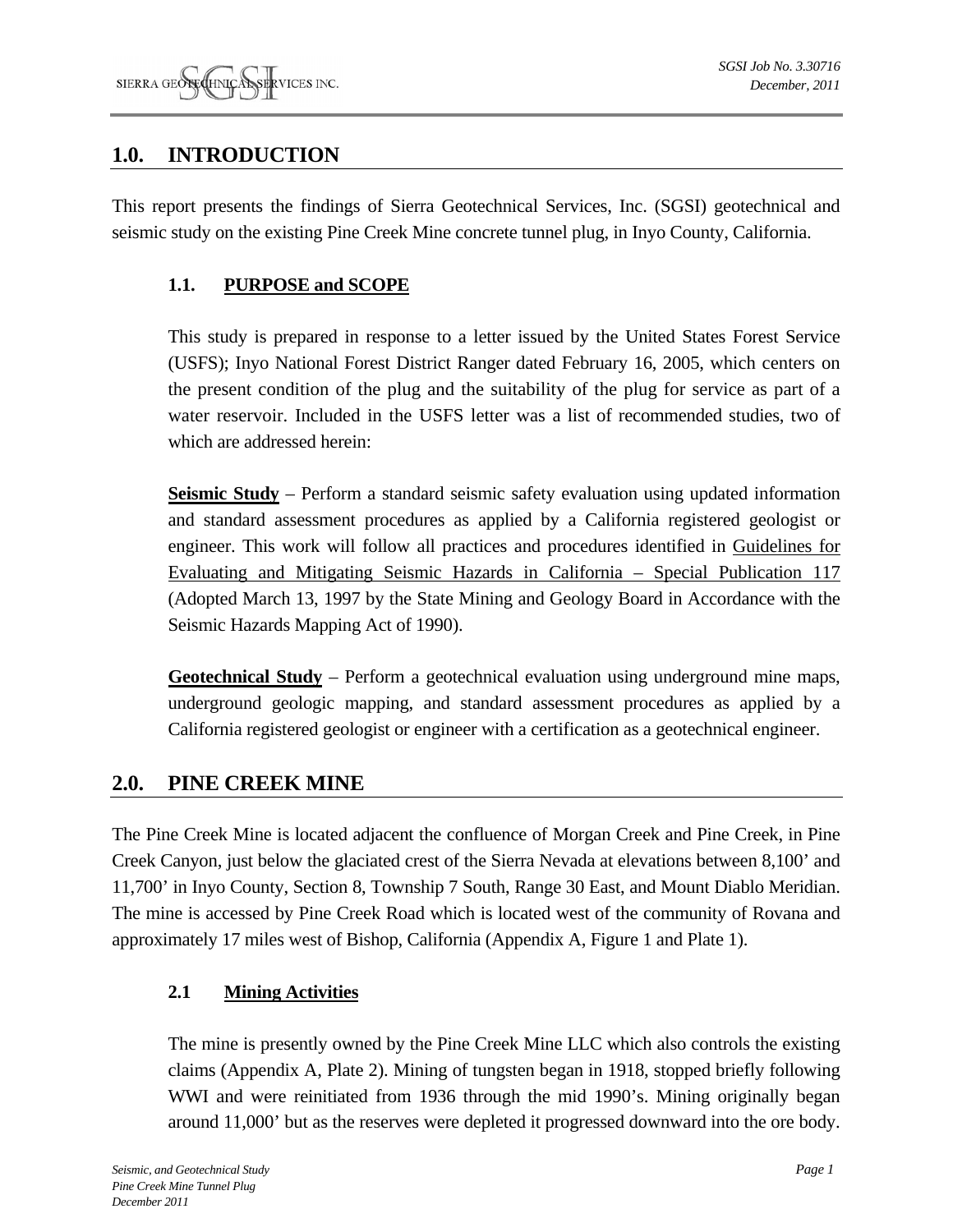In the 1940's a tunnel was driven to gain access to the ore at the 9,500' (1500 level/ Zero Adit). In 1962, a new adit was drilled at the 8,000' level (EZ-Go Adit) near the milling facilities. EZ-Go is near 12,000' in length and oriented in a northwest direction (Appendix A, Plates 3 and 4).

## **2.2. Design and Construction Review, Easy Go Plug**

The tunnel plug is located within the EZ-Go Adit portion of the mine, approximately 2,700' from the portal entrance behind the existing mill  $(37.3604^{\circ}$ ; 118.7041<sup>o</sup>). The adit runs generally north from the portal and overburden above the plug is estimated at 1200'. In 2002, an approximate 12'7" x 12'7" x 30' long reinforced concrete tunnel plug with impoundment plumbing was installed (Appendix A, Plate 3). The Easy Go Adit plug is located at an elevation of 8083' feet at coordinates of N 27,730 and E 37,660. The plug was designed by Jim Thompson and Andrew Nasser. Construction was performed by Pine Creek Mine staff and oversight was provided by Jim Thompson (Appendix B).

The plug was designed to retain approximately 2,000' of water head (867 psi), and the plumbing within was designed to allow for proposed hydroelectric power generation. The plug length was determined based upon a shear capacity of 101 psi at the undulating rock to concrete interface and a compressive stress of 1642 psi.

The plug was constructed with approximately 175 cy of 4000 psi concrete. Contact grouting was performed after the 28 day concrete cure to fill void spaces and any fractures.

## **3.0. SITE GEOLOGY**

The project site is located along the base of the Sierra Nevada eastern escarpment near the western edge of Owens Valley. The escarpment serves as the boundary between the Great Basin and Sierra Nevada geologic provinces (Appendix A, Figure 2). The Sierra Nevada province is a northnorthwesterly trending, asymmetric, tilted fault-block. Predominant basement rock types of the Sierra Nevada include Cretaceous granitics with associated Paleozoic roof pendant rocks.

More specifically, the site is located at the western boundary of the Excelsior-Coaldale section of the Walker Lane Belt (WLB) (Appendix A, Figure 3). The WLB is approximately 700 km long and 100 to 300 km wide and is characterized by Quaternary faults extending from the Garlock fault northward into northeastern California.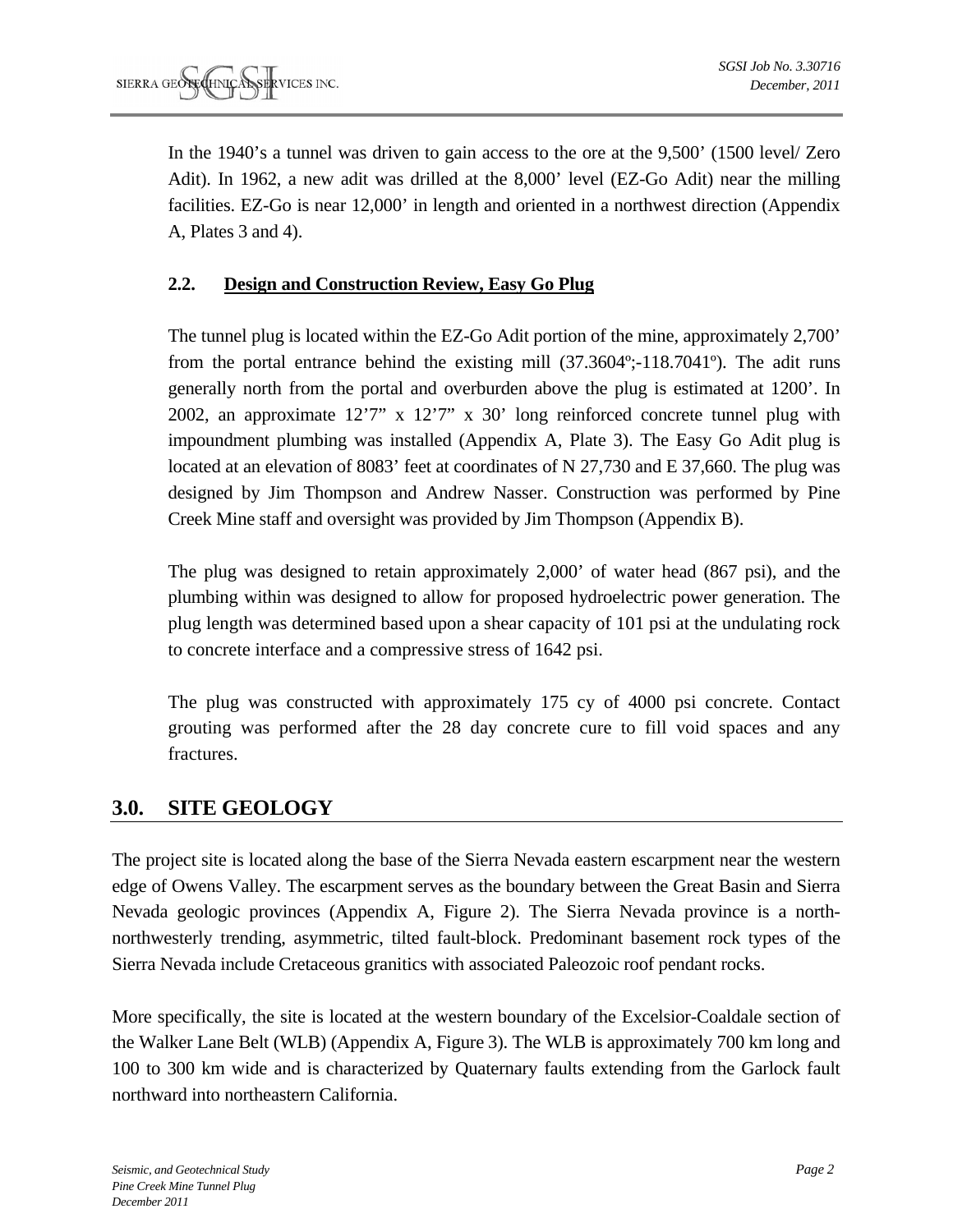## **3.1 Pine Creek Mine**

The Pine Creek Mine is located at the northwest end of the Pine Creek roof pendant in a contact zone between metamorphosed limestone and intrusive granite (Appendix A, Plate 1, Figure 2). The pendant is a raft of metasedimentary and metavolcanic rock intruded by Sierran granitoids. It is almost 7 miles long and 1mile wide, extending from Mt. Tom to Wheeler Crest. The southern one-third is mostly unmineralized metavolcanic rock. The northern two-thirds is metasedimentary rock divisible into three distinct units. The oldest unit is composed of pelitic hornfels, micaceous quartzite, and vitreous quartzite. The next youngest is light gray marble, which in turn is overlain by a unit of micaceous quartzite. They are folded into a tight syncline, whose limbs are nearly vertical at the north end and shallow to the south. The rocks have been correlated with those in the Mt. Morrison pendant to the north, which have been dated by fossils as Pennsylvanian and Permian (?) (Bateman, 1965).

The pendant is in contact with three granitic intrusives. The two most important are the Tungsten Hills quartz monzonite, dated as Triassic (Bateman, l978) and the Wheeler Crest quartz monzonite, 96 m.y. (Kistler and others, 1965). Most of the tungsten mineralization in the Bishop District is thought to be related to the Tungsten Hills quartz monzonite because of its close association to the Pine Creek ore body and numerous other tungsten deposits (Bateman, 1965). An older body of quartz diorite has little or no associated tungsten mineralization. The Pine Creek ore deposit occurs along the western margin of the pendant, at the northernmost contact between the marble unit and the Tungsten Hills quartz monzonite. It is a contact metasomatic deposit of a scheelite-bearing garnet-pyroxene rock called tactite. The scheelite usually occurs in the tactite as disseminated crystals. Tactite occurs only along the northernmost area of the contact between the quartz monzonite and the marble.

## **3.2 Geology at the Plug**

Rock cover directly over the plug area is estimated at 625' (100' of decomposed/soil, and 525' of rock). The geologic log sheets (Appendix A, Plate 1 and Plates 7A-8) indicate that the plug is anchored in quartz diorite (granite) along a solid part of the adit. The nearest zone of unstable rock is approximately 470' upstream from the plug in an area denoted as "timbered". Fracture-water is noted in the Easy Go adit approximately 210' downstream from the plug and approximately 400' upstream.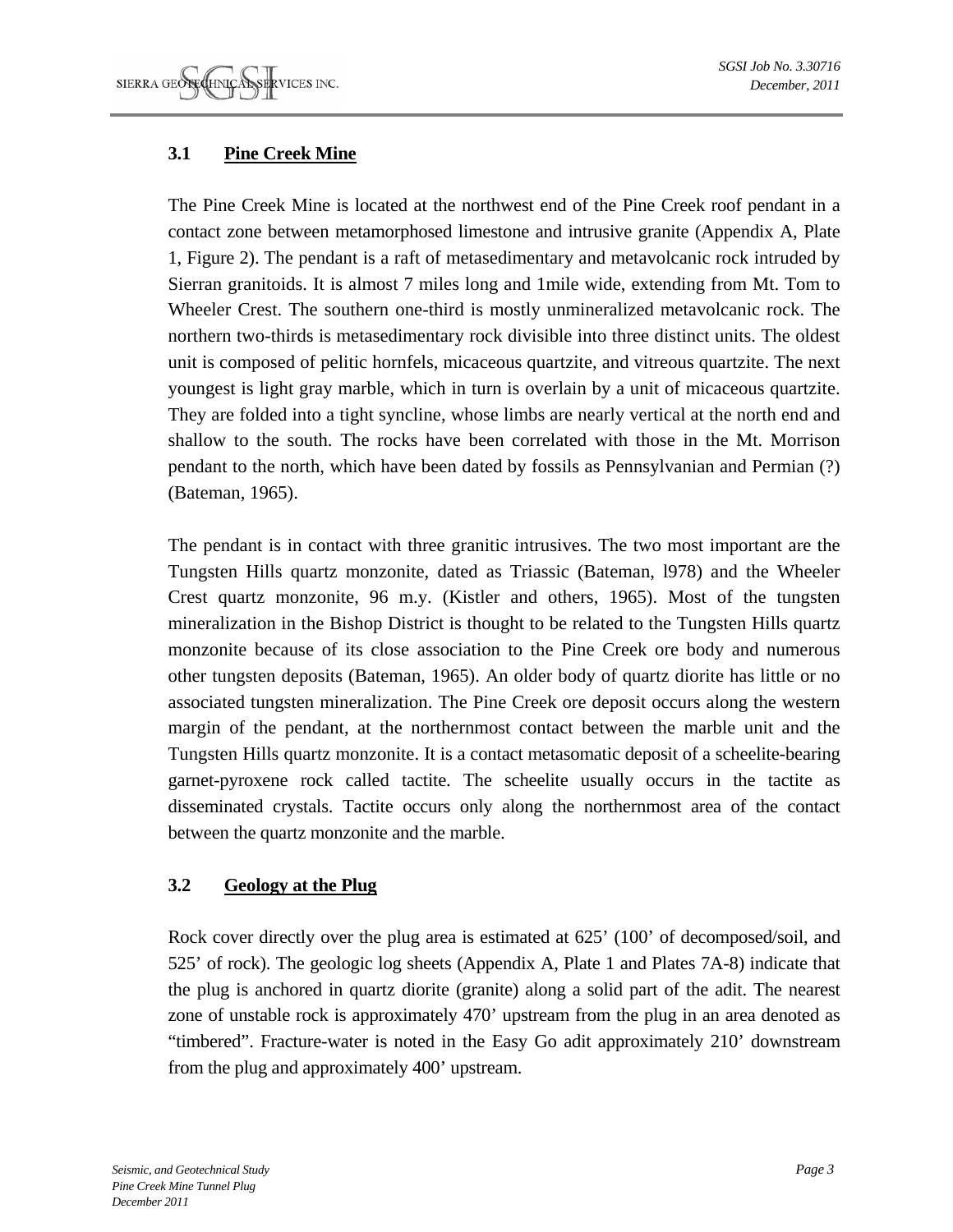## **4.0. HYDROGEOLOGIC SETTING**

The project site is located within the Wheeler Crest hydrogeologic divide between the Pine Creek and Rock Creek hydrologic sub-basins. Pine Creek and its two tributaries, Morgan Creek and Gable Creek, flow from the John Muir Wilderness area northeastward to its juncture with the Owens River. Rock Creek flows from Mount Morgan due north through Little Lakes Valley to its juncture with the Owens River.

Prior to mining operations the Pine Creek/Rock Creek hydrologic system existed in equilibrium. The ground water flow systems had existed in steady state and the long term potentiometric surface in the basins and along the drainage divide (Wheeler Crest) were relatively constant. Groundwater below the water table occupied a large storage reservoir and was not contributed to the surface systems but contained water available for groundwater development (HCI, 1990). Following mining operations, groundwater has been discharging from the storage reservoir such that

A detailed hydrogeologic investigation of the project site was conducted by Hydrologic Consultants, Inc. (Appendix B), the results of which indicate that the Pine Creek Mine currently produces an average of groundwater flow of 5.8 cubic feet per second (cfs) from the fractured rock aquifer, and if left in its present state may decline to 1.8 cfs by the year 2040. Flows in Morgan Creek and the upper part of Rock Creek are expected to decline due to this withdrawal.

If impoundment is pursued and groundwater flows regulated then the rate of decline from storage would be substantially reduced.

## **5.0. FAULTING**

Our discussion of faults on the site is prefaced with a discussion of California legislation and state policies concerning the classification and land-use criteria associated with faults. By definition of the California Geological Survey, an "active fault" is a fault that has had surface displacement within Holocene time (about the last 11,000 years); hence constituting a potential hazard to structures that might be located across it. This definition is used in delineating Earthquake Fault Zones as mandated by the Alquist-Priolo Geologic Hazards Zones Act of 1972, which is detailed in the California Geological Survey Special Publication SP-42 (Hart and Bryant, 1999). The intent of this act is to assure that unwise development does not occur across the traces of active faults. Based on our review, the site is **not** located within any "Earthquake Fault Zones" or Alquist-Priolo Hazard Zones as identified in this document (Appendix A, Figure 4).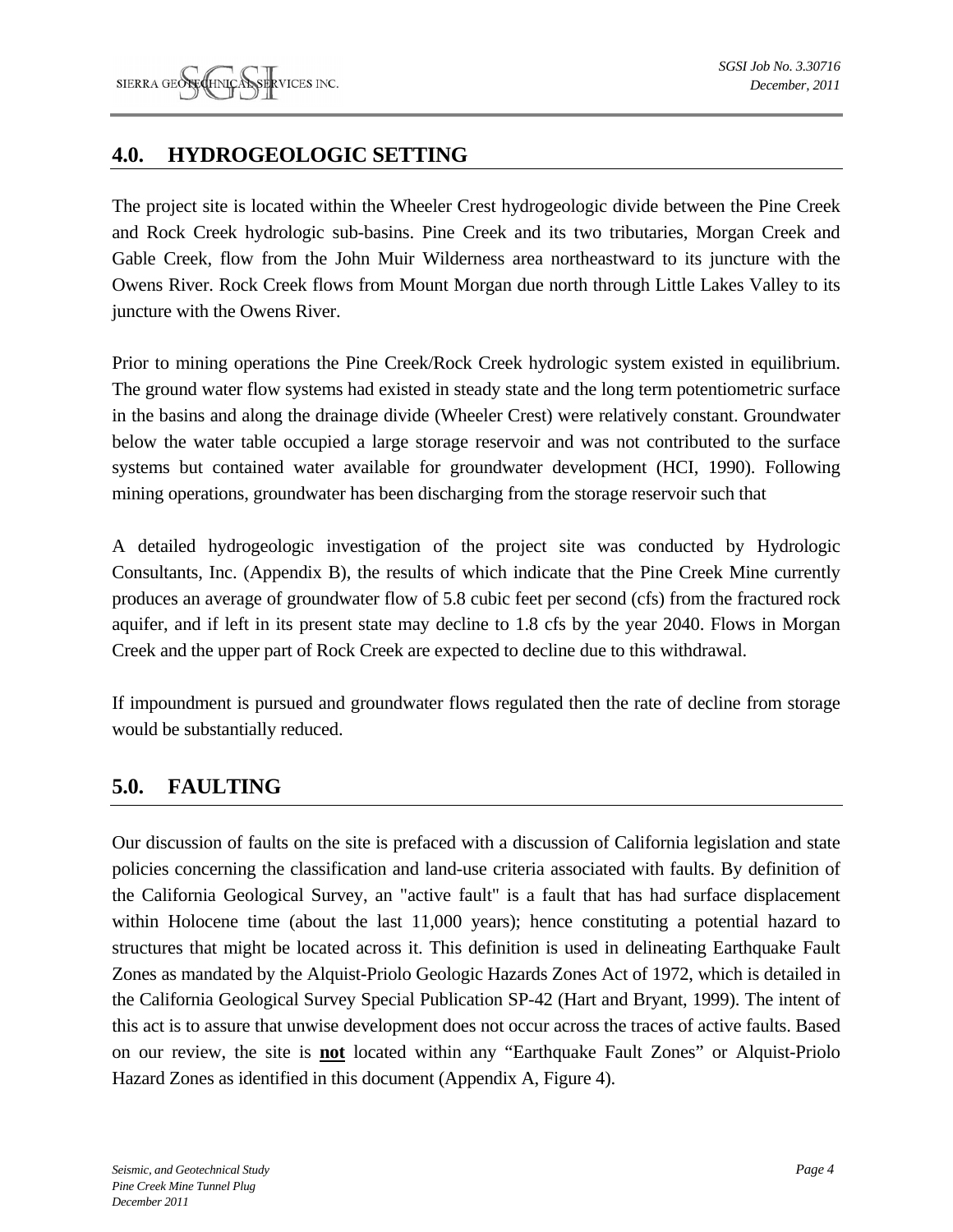Faults considered to be significant potential sources for seismic events that are likely to impact the site are presented in Appendix C. Recent faulting (surface rupture less than 11,000 years ago) and historic faults (surface rupture less than 200 years ago) are located regionally near the site. Regional faults in this report are considered to be those faults within a 62 mi radius of the site. At least 14 major active fault zones are located within this radius with the Round Valley fault being the closest at 4.3 mi from the site. A brief description of the Round Valley fault is included herein.

## **5.1 The Round Valley (Wheeler Crest) Fault Zone**

The Round Valley fault zone is the nearest active fault zone and is approximately 6.5 miles due east of the Pine Creek Mine (Davis, 1985). The Round Valley fault zone marks the exact boundary between the Sierra Nevada and the Basin and Range geomorphic provinces (Bryant, 1984). Also known as the Wheeler Crest fault, the Round Valley fault zone is well-defined along the eastern range front of the Sierra Nevada eastern escarpment with 6,700' of topographic relief between Round Valley floor and the Wheeler Crest ridge top. Regional gravity and seismic-refraction profile studies indicate that the thickness of alluvial valley-fill in Round Valley is at least 2,000' thick suggesting that about 8,700' of vertical displacement has occurred since the Quaternary to the present at this locality (Pakiser, 1964; Bateman, 1965). Late Pleistocene activity on the Round Valley fault is indicated by offset Tioga-age glacial moraines. Historical activity on the fault is evidenced by the M*L* = 6.1, 1984 Round Valley earthquake (Smith et al., 1988). A slip rate of 1 mm per year is estimated based on offset Tioga moraines (Clark et al., 1984).

## **6.0. SITE SEISMICITY**

Site coordinates of latitude 37.3604º N and 118.7041º W were acquired using the computer program **GoogleEarth**. A deterministic seismic analysis was performed within a 62.2 mi (100 km) radius of the site using the computer program **EQFAULT** (Blake, 2001). The results of the analysis indicate that the peak ground acceleration estimated for a maximum earthquake event within the specified radius is 0.33g. This acceleration represents deterministic peak ground accelerations and could occur from a magnitude 6.8 (Mw) earthquake on the Round Valley fault located approximately 4.3 mi (7.0 km) east of the site. The Hilton Creek fault, located approximately 7.1 mi (11.5 km) from the site could produce a magnitude 6.7 (Mw) earthquake resulting in a peak ground acceleration of 0.24g at the site. The tabulated results of the deterministic seismic analysis are presented in Appendix C.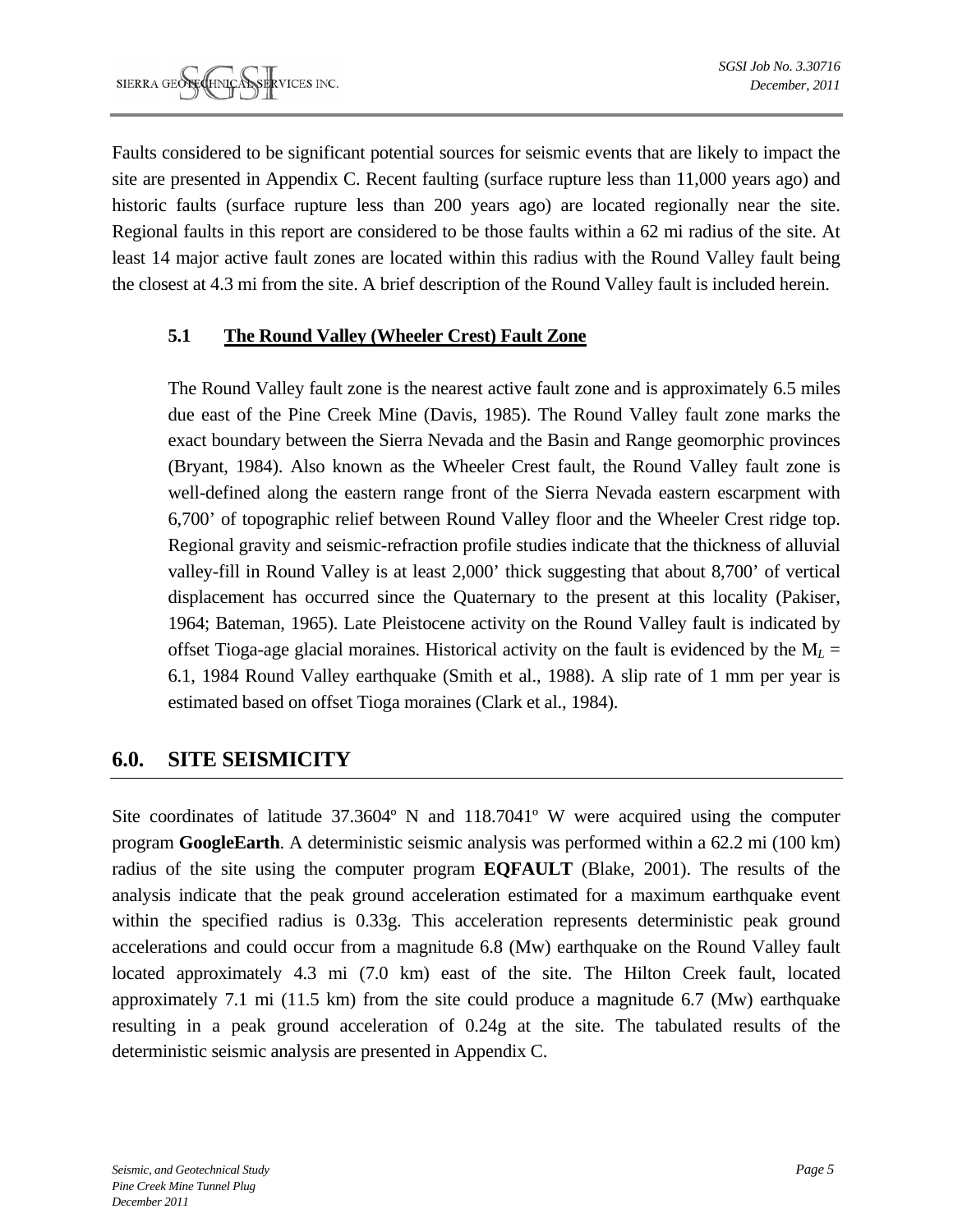The computed maximum site acceleration within a 62.2 mi (100 km) radius of the site was derived from **EQSEARCH** (Blake, 2001) during the time period of 1800 to 2011. The largest estimated site acceleration was 0.159g, which occurred in 1980. This earthquake was located approximately 9.7 mi (15.6 km) from the site. The Modified Mercalli Intensity and earthquake magnitude were VIII and 6.3  $(M<sub>w</sub>)$  respectively. The tabulated results of the historical analysis are presented in Appendix C. The Earthquake Epicenter Map, which depicts the epicenters and magnitudes of historical earthquakes that have affected the site, an Earthquake Recurrence Curve, and a plot depicting Earthquake Events versus Magnitude also presented in Appendix C.

A site-specific probabilistic seismic hazard analysis was performed to evaluate anticipated peak ground accelerations (PGAs) for the site using the computer program **FRISKSP** (Blake, 2001). A probabilistic analysis incorporates uncertainties in time, recurrence intervals, size, and location (along faults) of hypothetical earthquakes. This method thus accounts for likelihood (rather than certainty) of occurrence and provides levels of ground acceleration that might be more reasonably hypothesized for a finite exposure period. **FRISKSP** calculates the probability of experiencing various ground accelerations at a site over a period of time and the probability of exceeding expected ground accelerations within the lifetime of the proposed structure from the significant earthquakes within a specific radius of search. For the present case, a search radius of 62 miles (100 km) was selected. The earthquake magnitudes used in this program are based on the current CGS fault model.

The 2010 California Building Code recommends that the design of structures be based on the horizontal PGA having a 2-percent probability of exceedance in 50 years which is defined as the Maximum Considered Earthquake (MCE). The statistical return period for PGA MCE is approximately 2,500 years. In evaluating the seismic hazards associated with the subject site, we have used an attenuation relation proposed by Boore, et al. (1997) for rock. The PGA MCE for the site was calculated as 0.50g. The Probability of Exceedance versus Acceleration graph is presented in Appendix C.

## **6.1 Seismic Design Criteria**

Table 1 presents the seismic parameters for use in preparing a Design Response Spectra for the site. The site class is A "hard rock".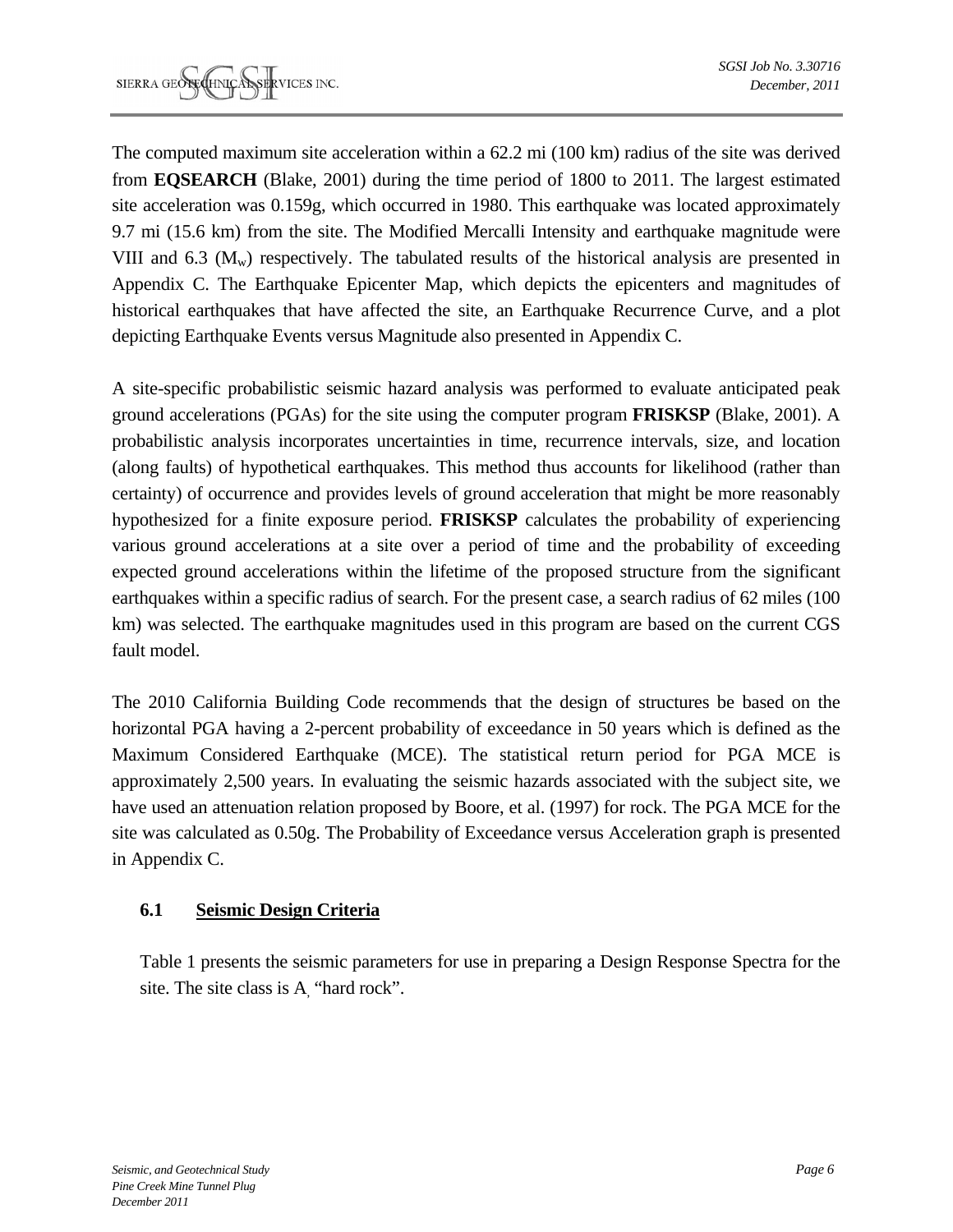## **TABLE 1**

| <b>2010 CBC</b> | <b>SEISMIC</b><br><b>PARAMETER</b>            | <b>RECOMMENDED</b><br><b>VALUE</b> |
|-----------------|-----------------------------------------------|------------------------------------|
| 1613.5.2        | <b>Site Class</b>                             | A                                  |
| 1613.5.3(1)     | Seismic Coefficient $F_a$                     | 0.8                                |
| 1613.5.3(2)     | Seismic Coefficient $F_v$                     | 0.8                                |
|                 | Mapped Spectral Acceleration, S               | 1.500                              |
|                 | Mapped Spectral Acceleration, $S_1$           | 0.531                              |
|                 | Spectral Acceleration Adjusted For Site (SMs) | 1.200                              |
|                 | Spectral Acceleration Adjusted For Site (SM1) | 0.425                              |
|                 | Design Spectral Acceleration (SDs)            | 0.800                              |
|                 | Design Spectral Acceleration (SD1)            | 0.283                              |

## **7.0. SECONDARY EARTHQUAKE HAZARDS**

The potential for secondary geologic hazards that can be associated with a relatively large earthquake include ground rupture, lurching, liquefaction, dynamic settlement, water hammer, slope failures, landslides, cave-ins.

## **7.1. Ground Rupture**

Ground surface rupture results when the movement along a fault is sufficient to cause a gap or break along the upper edge of the fault zone on the surface. Our review of available geologic literature indicated that there are no known active, potentially active, or inactive faults that transect the subject site. Further, a review of California Geological Survey Special Publication 42 (Hart, 1999) indicates that the site is not in an Alquist-Priolo active earthquake fault zone. The nearest known active regional fault is the Round Valley fault located 4.3 mi from the site.

## **7.2. Lurching**

Ground lurching refers to the rolling motion on the ground surface generated by the passage of seismic surface waves. Effects of this nature are likely to be most severe where the thickness of soft sediments varies appreciably under structures. In its present condition, the potential for lurching in the tunnel and around the plug is considered nonexistent due to the lack of compressible soil that would attenuate seismic waves.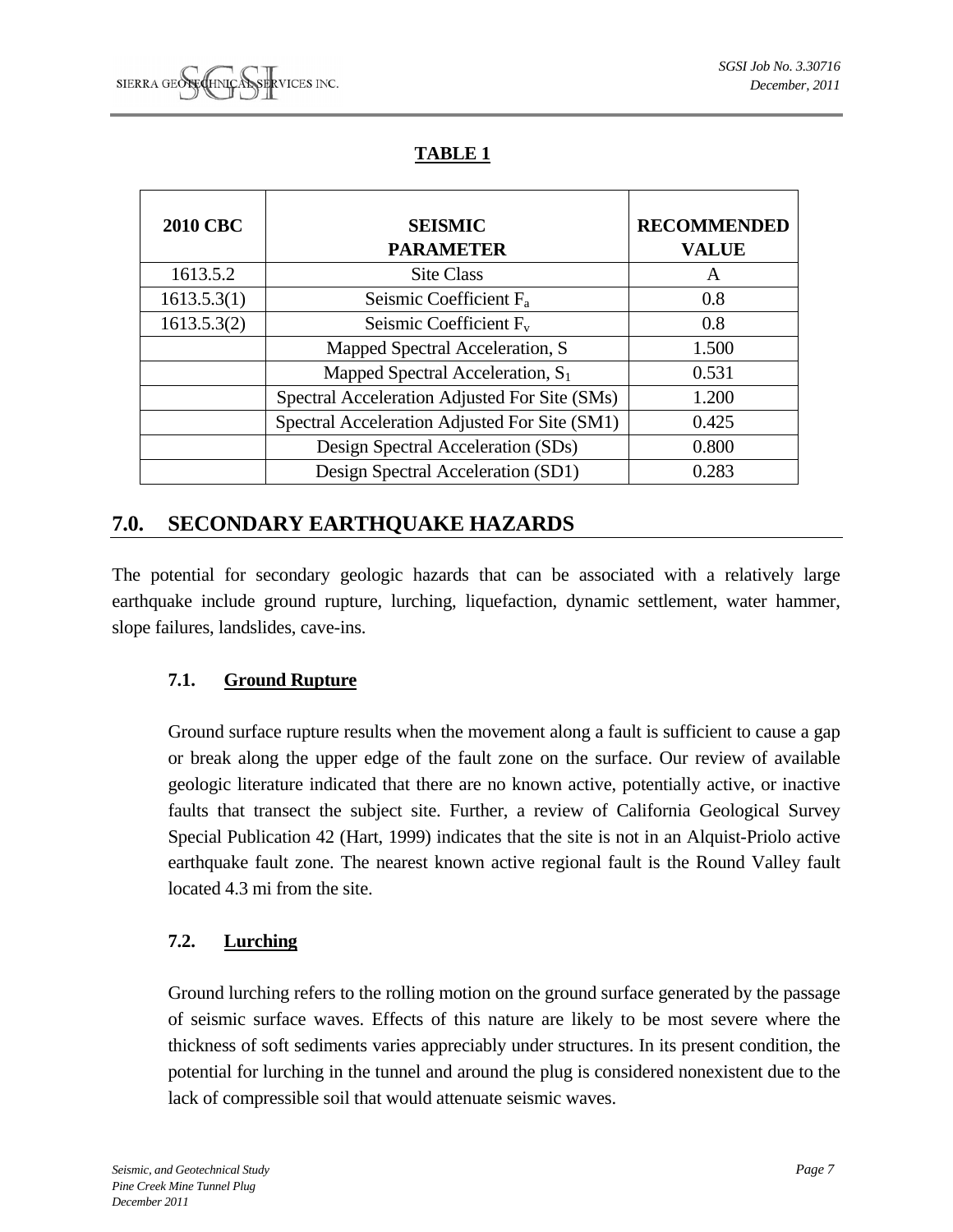## **7.3. Liquefaction**

Liquefaction of cohesionless soils can be caused by strong vibratory motion due to earthquakes. Research and historical data indicate that loose granular soils below a nearsurface groundwater table are most susceptible to liquefaction. Liquefaction is characterized by a loss of shear strength in the affected soil layers, thereby causing the soil to behave as a viscous liquid. This effect may be manifested at the ground surface by settlement and, possibly, sand boils where insufficient confining overburden is present over layers. In order for the potential effects of liquefaction to be manifested at the ground surface, the soils generally have to be granular, loose to medium-dense and saturated relatively near the ground surface, and must be subjected to ground shaking of a sufficient magnitude and duration. The potential for liquefaction to occur is considered non-existent, given the lack of a water table and lack of soils on-site.

## **7.4. Dynamic Settlement**

Geologic materials of significantly different properties (i.e. cohesion, cementation, density, moisture, constructed cut/fill contacts, etc.) can experience differential movement and dynamic settlement in response to earthquakes events. Poorly consolidated materials, may experience settlement (dynamic compaction) due to seismic shaking. The potential for dynamic settlement in response to an earthquake is considered non-existent, given the lack of soils in the area of the plug.

## **8.0. PLUG ASSESSMENT**

Design and construction of the tunnel plug as well as the characteristics of the surrounding environment in the mine were reviewed to determine the applicability of the plug to meet its intended purpose.

## **8.1 Site Reconnaissance**

SGSI performed four site visits of the tunnel plug within Easy Go Adit between April 2006, and August 2010. The first site visit involved the observation for any sediment "trapped" behind the bulkhead (SGSI, 2006). The second visit included observing and photographing the tunnel plug and adjacent adit bedrock. The third and fourth visits involved the detailed mapping of the adit walls for a distance of 100' upstream and downstream from each bulkhead face.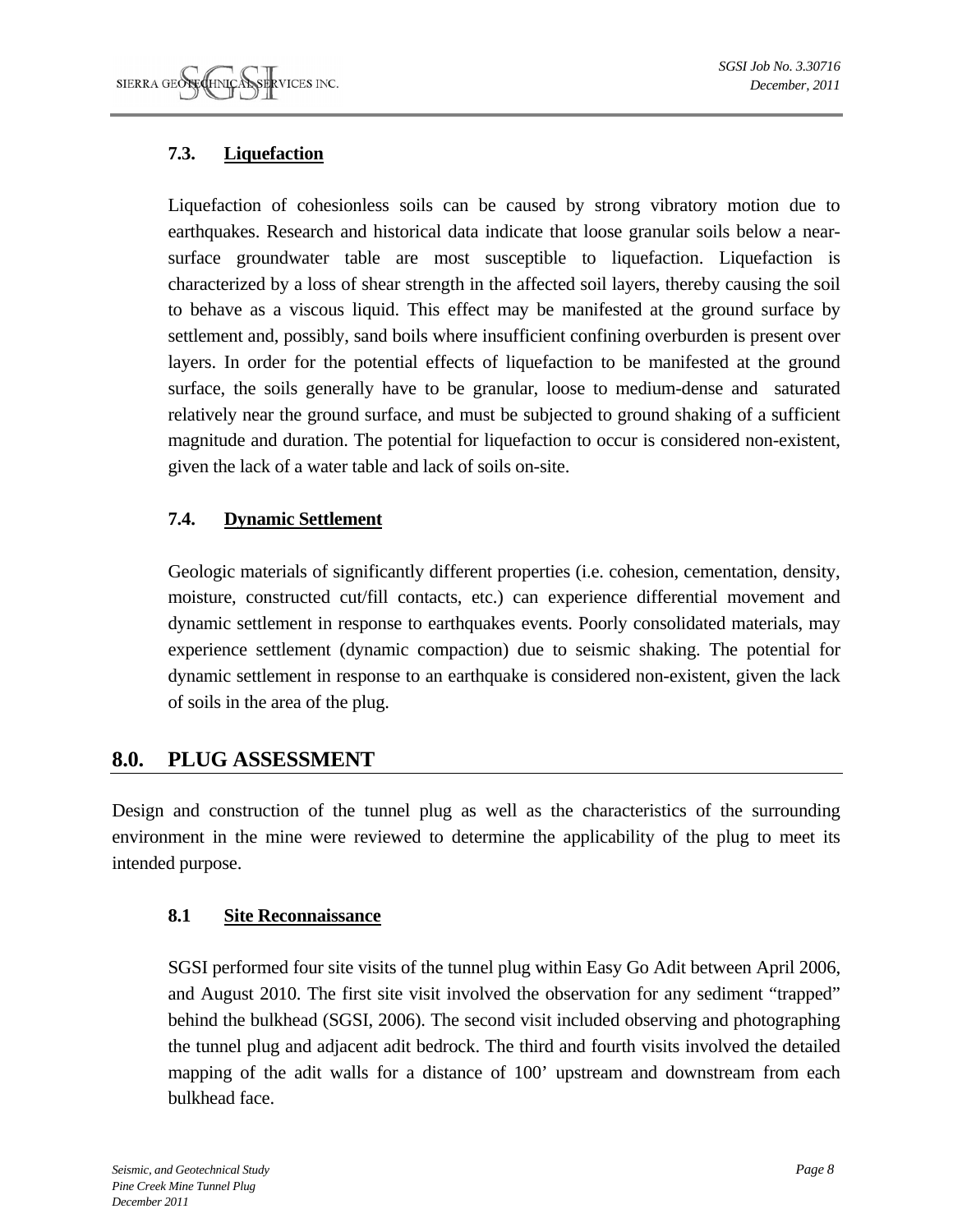## **8.2 Geologic Mapping of Plug Area**

SGSI performed detailed structure logging of the Easy Go Adit bedrock for a distance of 100' out from each tunnel plug face, with particular emphasis on any discontinuities, including joints, joint infill character (i.e. soluble, erodible, tight, etc.), shears, faults, seepage, fractures, and lithology. The structure log (Appendix A, Plate 8) includes a portion of the original geologic log that was prepared by the Union Carbide Corporation (Appendix A, Plate 6, and Plates 7A-7P).

Plate 8 illustrates a total of approximately twenty-three relatively minor shears, two of which intersect the plug, and three of which produce seepage up-gradient from the plug. The two shears that intersect the plug displayed no seepage, no measurable offset, no thickness, and no infilling. All other shears were located outside the plug and exhibited varying thicknesses ranging between negligible and one-quarter-inch maximum. Infill character was noted on only four shears, one with calcium carbonate (non-soluble, tight, and non-erodible) and the others with silt gouge (non-soluble, erodible, and tight). The results of the structure log confirm that the plug was constructed at a stable location in the adit, within solid diorite that is relatively free of significant shearing.

## **8.3 Strength of Rock Mass**

Laboratory testing was performed on several core samples taken from the rock mass in the area of the plug. The rock mass at the tunnel plug is quartz diorite (Gray et al, 1960). Laboratory tests included ASTM D2936 - Standard Test Method for Direct Tensile Strength of Intact Rock Core Specimens; ASTM D3967 - Standard Test Method for Splitting Tensile Strength of Intact Rock Core Specimens; ASTM C293 - Standard Test Method for Flexural Strength (Using Simple Beam with Center-Point Loading); ASTM C7012 (Method C) - Uniaxial Compressive Strength of Intact Rock Core Specimens. The strength test results according to each method are provided in Appendix D.

## **8.3.1 Shear and Wedging Failure**

The factors of safety for resistance to shear previously calculated by Nassar (2002), were based on estimated rock quality in a static system, and did not take into account site seismicity factors. The design values and factors of safety and have been subsequently reviewed and recalculated based upon actual rock strength results acquired from rock cores in the plug area (Appendix B), and from site specific seismic factors.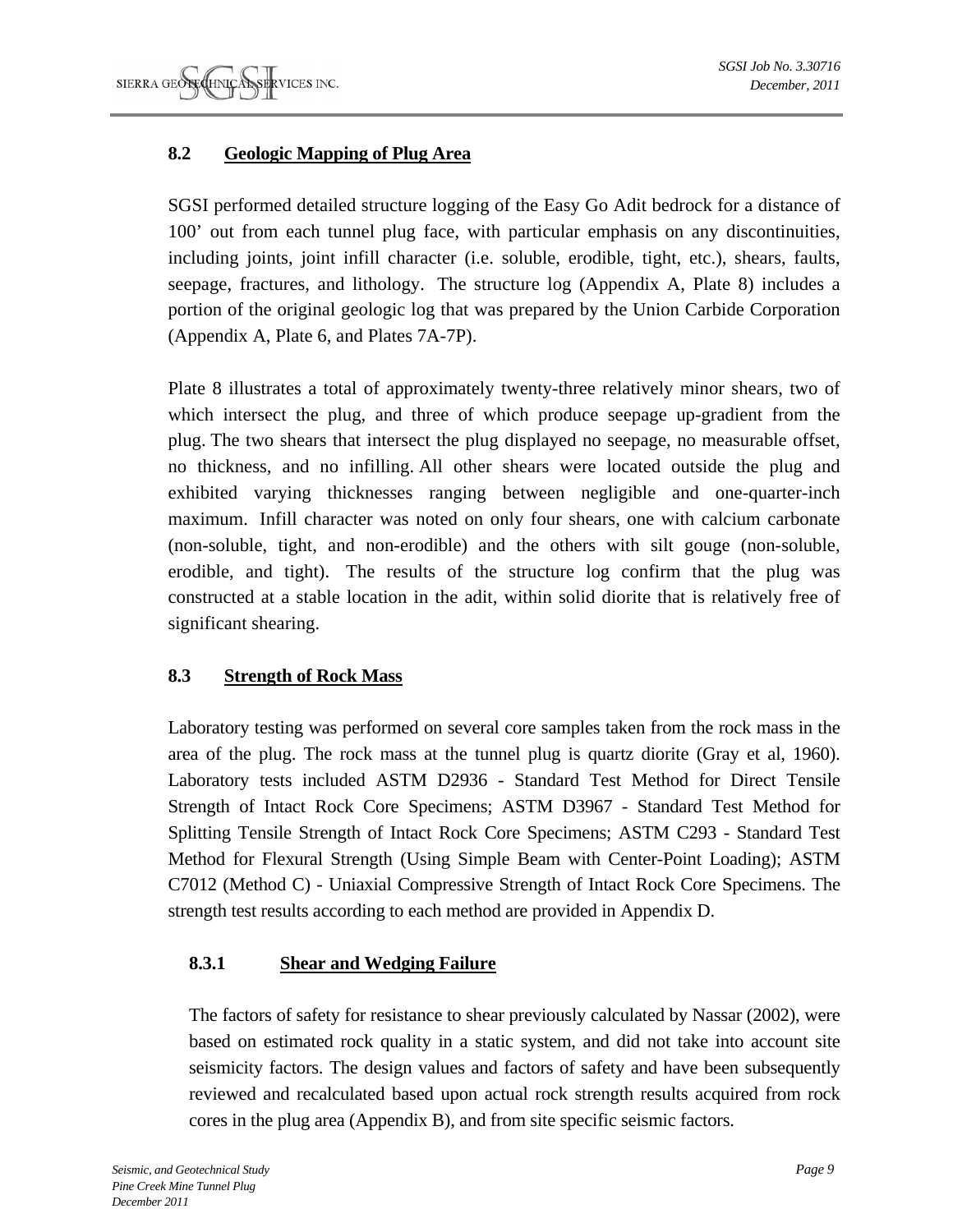In the original design of the plug Nasser (Appendix B) assumed the following:

2000' head of water (867 psi) 500 psi effective external hydro pressure 5 psi safe shear based on 525' overburden @ 10x factor of safety 101 psi safe shear strength of rock

The tunnel plug was constructed as planned. Rock core samples were tested to verify insitu shear strengths. The more recent assessment of rock quality indicated the following:

1,336 psi bedrock splitting tensile strength 1,360 psi bedrock direct tensile strength 2,495 psi bedrock flexural strength 12,418 psi average uniaxial compressive strength

Based on the calculations the plug is sufficiently constructed to withstand increased shear and wedging pressures from both static and seismically effected (dynamic) water forces.

#### **8.4 Hydraulic Jacking**

The plug location was chosen because of the quality of the rock mass, which is monolithic, impermeable and has little to no jointing and fracturing. The original design process is documented in Appendix B. The bulkhead was designed to withstand a pressure force of 867 psi (Nasser 2002). Impound test data from 2003 showed water levels reached a maximum recorded height of approximately 1,219 feet of head (528 psi, 250 af), which is approximately 281-feet below the maximum impoundment height where water can exit to daylight from the adit 1,500 above the bulkhead (Plate 5, Appendix E). From the data it appears that the pressure force will not exceed the design parameters.

Based on the Selmer-Olson (1969) paper on unlined pressure shafts, failure and/or leakage of these systems are generally associated with inadequate depth of the burial of a tunnel. For an average rock mass, the vertical stress due to the weight of the rock increases 1 psi for every depth of foot. Consequently, in order to contain a water pressure of 528 psi the minimum cover should be 528 psi. In the case of EZ-go the cover over the top of the tunnel plug is estimated at 1200'. Though there are fracturing systems in the cover above the tunnel, the amount of cover over the tunnel is sufficient to withstand the pressure force and therefore a blowout failure due to jacking above the plug is unlikely.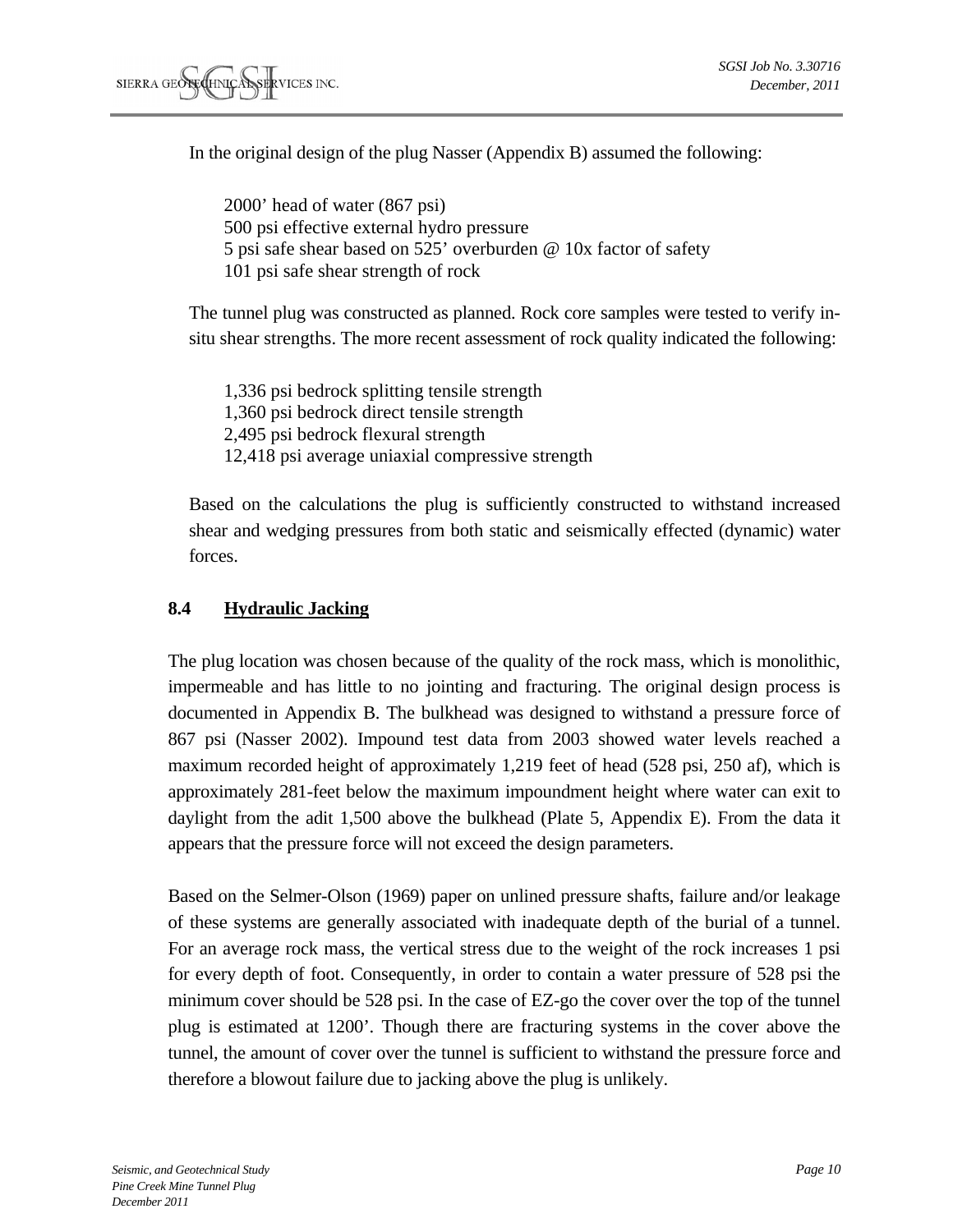## **8.5 Sediment Accumulation**

Erosion within the mine system and therefore sediment accumulation behind the bulkhead, excluding sediment and debris dislodged during seismic events, is very limited due to the geology. Water discharge records from 2004 corroborate the low sediment levels within the system. Turbidity levels were measured at less than 5 NTU each day during drainage indicating that sediments in the water discharged are minimal.

The bulkhead was designed to withstand a pressure force of 867 psi against sliding, which is equivalent of approximately 2,000 feet of impounded water. Impound test data from 2003 showed water levels reached a maximum recorded height of approximately 1,219 feet of head (528 psi), which is approximately 281-feet below the maximum impoundment height where water can exit to daylight from the adit 1,500 above the bulkhead.

Although initial structural design calculations did not include additional pressures from sediment accumulation, we have included additional pressures from a theoretical full width and height sediment buildup behind the plug to see if the additional load would have a negative impact on the bulkhead. An accumulation of sediment to 15'x 15' x 100' behind the bulkhead would impose a pressure force of roughly 35 psi or an added 4.0% of design limit (see attached calculations).

If sediment were to accumulate to roughly this assumed theoretical value while water was fully impounded to the maximum recorded level, the maximum pressure force exerted on the bulkhead would be approximately 563 psi or 65% of the design value (Appendix B).

Periodic monitoring of turbidity in the mine drainage water can serve as a warning signal for signs of any materials being mobilized in the mine by excessive water flows or internal failures.

## **8.6 Water Hammer**

Once water is impounded behind the plug it will have a static pressure head and therefore there will be no air gaps, or free water surfaces to slosh and create water hammer effect during a seismic event.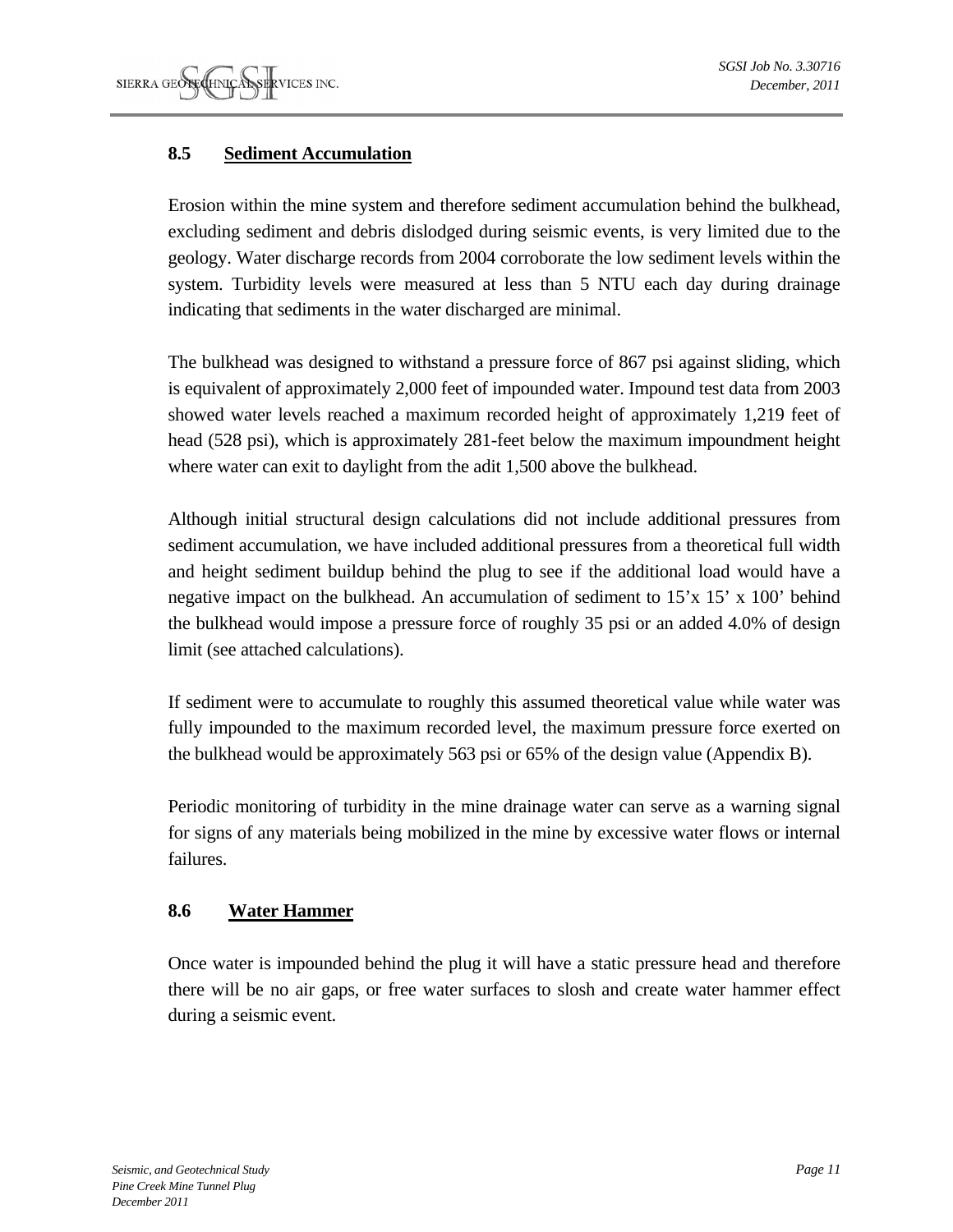## **8.7 Cave-ins**

Potential hazards from cave-ins are likely to occur in disturbed areas and or in areas where the rock is naturally weak. A cave-in could occur upstream or downstream of the plug but is unlikely to occur in the area where constructed as the rock is massive and relatively stable.

A variety of mining methods were used in the Pine Creek Mine including timber supported open stopes, cut and fill, and sub level caving. In the event that the wooden staging and framing gives way, a slide of unconsolidated material could enter the mine water reservoir. The worst case is that the slide falls from above water level into the reservoir, gaining momentum as it falls freely. However, it is unlikely that the leading edge of the slide could act as an effective piston across the entire opening to transfer all of the slides momentum directly to a pulse in water pressure. Gravity would cause the slide to occupy only the lower portion of the inclined stope, causing primarily displacement, rather than impact forces. In this case the magnitude of the pressure wave at the Easy Go Adit plug would equal only the additional height of water displaced by the slide.

## **8.8 Concrete and Reinforcement**

The design life of the concrete plug is not known although extensive measures were taken to ensure that its service life was as long as possible. Long life design details include the use of 4000 psi cement, (3000 psi concrete was specified on the design plans) and perimeter grouting around the plug. At present the plug does not show signs of any significant deterioration.

#6 rebar @12" ew was used for reinforcement. Concrete stresses and radial pressures acting against the plug were recently reevaluated (Appendix B, Nasser 2011). Homogeneous concrete stresses were deemed acceptable in its present configuration.

Concrete durability with regard to acid attack has not been assessed at this time. Water quality testing should be performed to ensure that pH levels will not affect concrete performance. If water pH is found to be acidic, a resin coating or equivalent may need to be applied to all exposed concrete faces.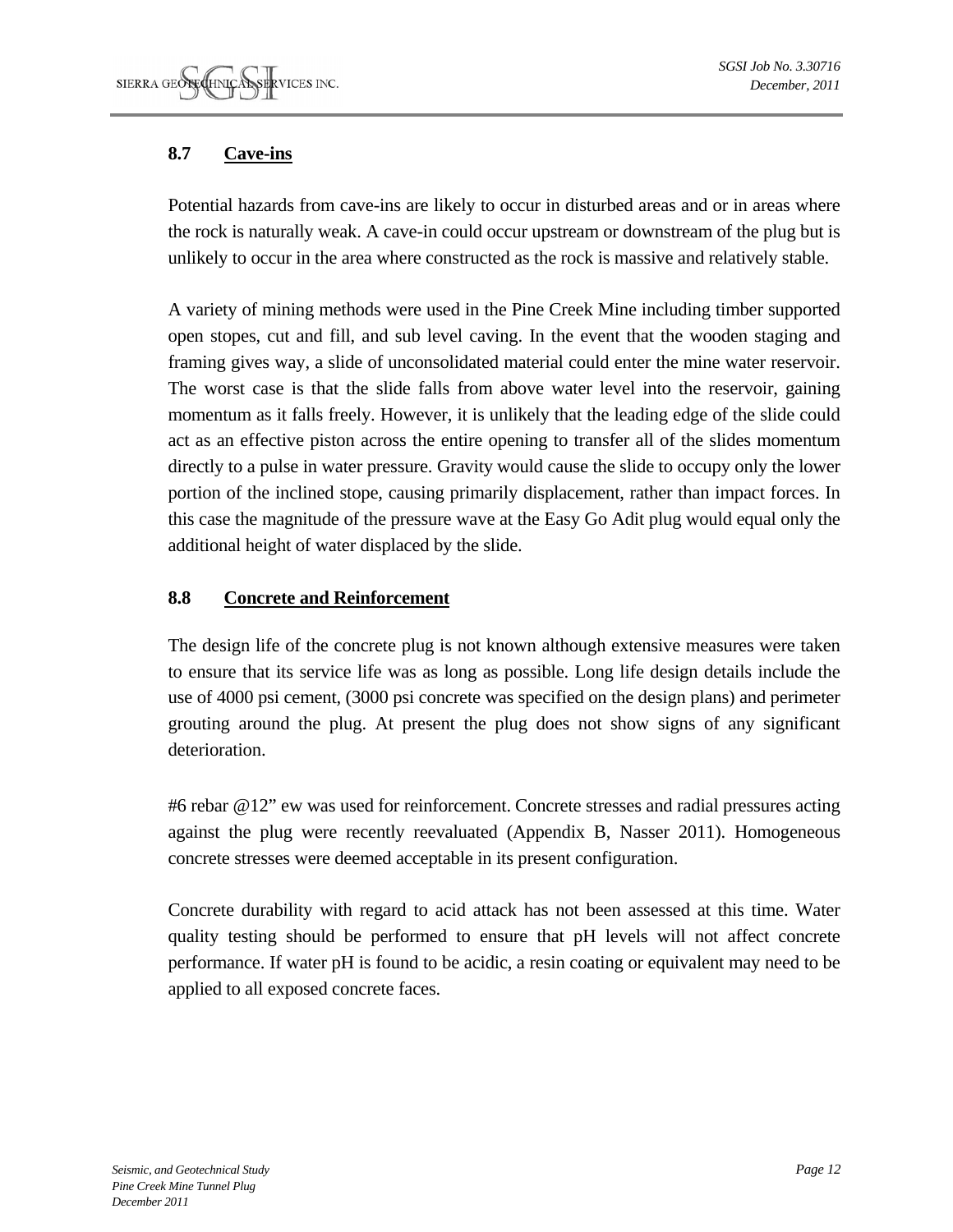## **8.9 Shear Failure between Pipes and Plug**

The design of the plug anticipated possible weaknesses of the pipe-concrete bond and was designed to reduce seepages and to restrain the pipes from being pressed outwards under pressure.

A potential failure mode of the pipes could be initiated by corrosion, leading to a failure of the pipe within the plug. An inspection of the piping was outside the scope of this study; however corrosion of the piping was observed during our review. We recommend that a thorough inspection of all piping be performed prior to impoundment of water.

## **9.0 CONCLUSIONS**

Based upon the results of this study, The Easy Go Adit plug appears unlikely to fail in any catastrophic mode as it is adequate in length, the walls were well roughened, the stress in the rock is applied uniformly, and the tunnel walls in the area of the plug are tapered, putting much of the contact area into compression.

In addition, there is redundancy in the resistance to failure available in the plug configuration. Both longitudinal shear and wedging blowout tension are resisting the downstream movement of the plug. These two resistive mechanisms may be assumed to share the applied load.

The long term stability of the plug may be affected by seepage through the rock if the grouting was not sufficiently effective or if the grout cement has been eroded by acid attack. Monitoring of seepage at the downstream end of the plug and the surrounding rock will provide an effective check of trends in the stability of the plug-rock contact and the tunnel rock against hydraulic erosion and hydraulic pressure changes.

At present no instrumentation has been installed to measure pressures and flows of impounded water. Instrumentation should be installed and testing conducted to measure the pressures and flows involved in filling and draining the reservoir as well as to monitor the seepage response of the plug and the rock mass to the applied hydraulic gradients.

Other instruments should be installed to monitor any relative displacement of the plug within the tunnel rock or any creep of the piping within the concrete. An instrumentation program should be developed by others.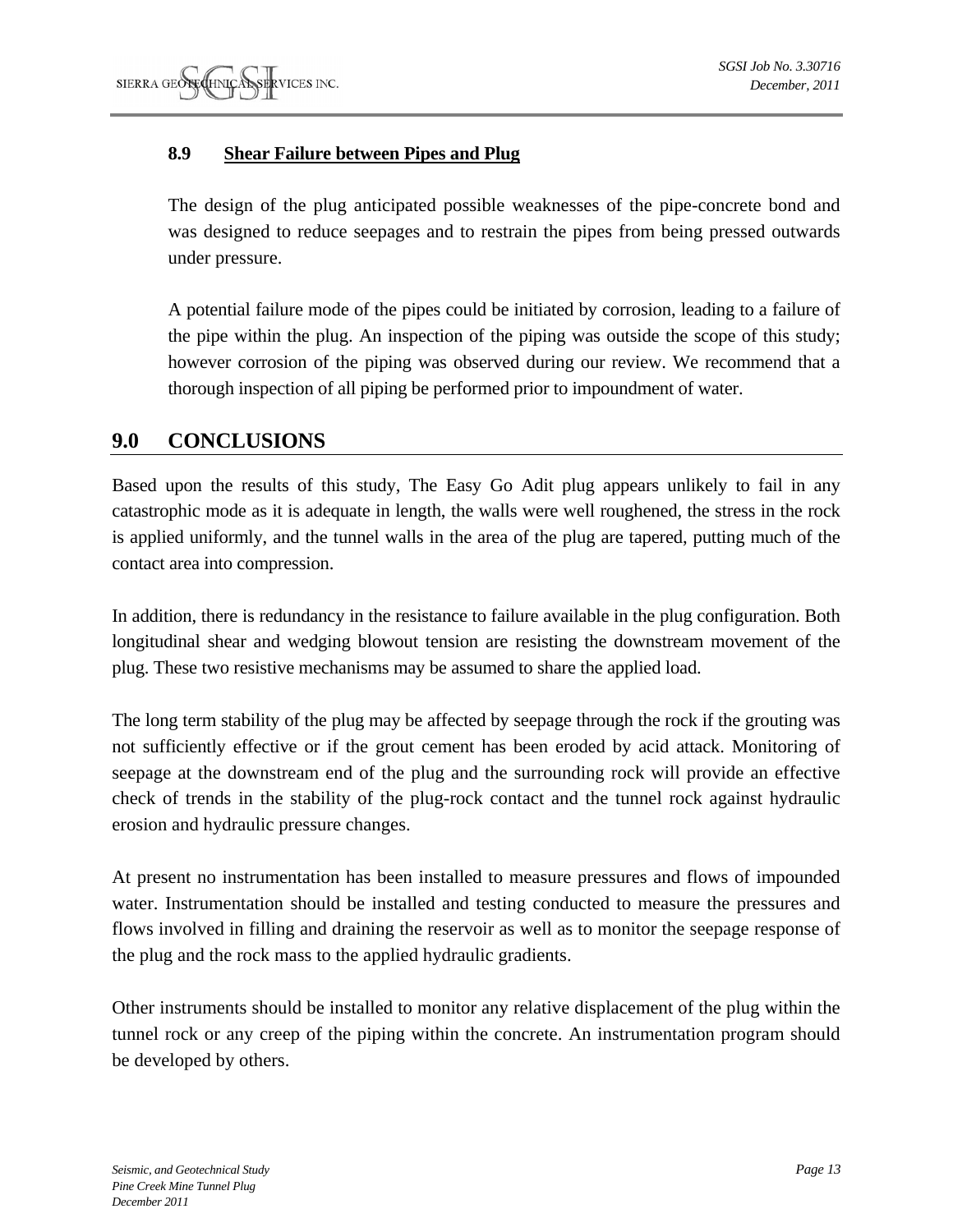## **10.0 LIMITATIONS**

This report has been prepared for the sole use and benefit of our client. The conclusions of this report pertain only to the site investigated. The intent of the report is to advise our client of the geologic and geotechnical recommendations relative to the future development of the proposed project. It should be understood that the consulting provided and the contents of this report are not perfect. Any errors or omissions noted by any party reviewing this report, and/or any other geotechnical aspects of the project, should be reported to this office in a timely fashion. The client is the only party intended by this office to directly receive this advice. Unauthorized use of or reliance on this report constitutes an agreement to defend and indemnify Sierra Geotechnical Services Incorporated from and against any liability, which may arise as a result of such use or reliance, regardless of any fault, negligence, or strict liability of Sierra Geotechnical Services Incorporated.

Conclusions and recommendations presented herein are based upon the evaluation of technical information gathered, experience, and professional judgment. Other consultants could arrive at different conclusions and recommendations. Final decisions on matters presented are the responsibility of the client and/or the governing agencies. No warranties in any respect are made as to the performance of the project.

The findings of this report are valid as of the present date. However, changes in the conditions of a property can occur with the passage of time, whether they are due to natural processes or the works of man on this or adjacent properties. In addition, changes in applicable or appropriate standards may occur, whether they result from legislation or the broadening of knowledge. Accordingly, the findings within this report may be invalidated wholly or partially by changes outside our control. Therefore, this report is subject to review and should not be relied upon after a period of three years.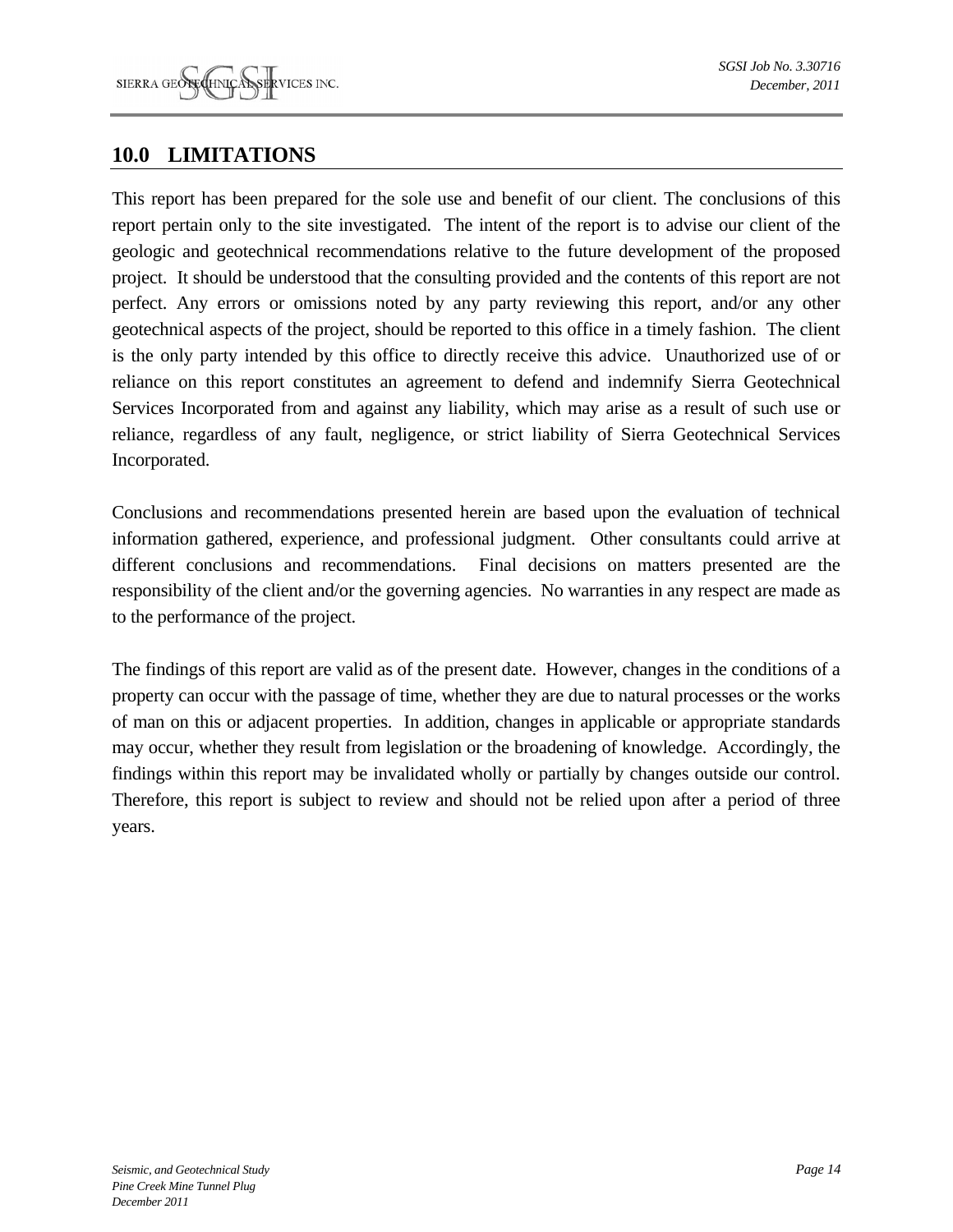## **11.0 REFERENCES**

- Akgün, H., and J.J.K. Daemen, 1998, Design implications of analytical and laboratory studies of permanent abandonment plugs: Canadian Geotechnical Journal, v. 36, p. 21-38.
- Bárcena, I., B. Llamas, J. Bueno, J.L. García-Siñeriz, and B.A. Suso, 2005, Plug Construction to isolate active zones of inactive zones in coal mine – WATERCHEM Project: 9th International Mine Water Association Congress, Oviedo, Spain, p. 229-240.
- Barker, J.S., and T.C. Wallace, 1986, A note on the teleseismic body waves from the 23 November 1984 Round Valley earthquake: Seismological Society of America Bulletin, v. 76, p. 883- 888.
- Bateman, P.C., 1945, Pine Creek and Adamson tungsten mines, Inyo County, California: California Journal of Mines and Geology, v. 41, n. 4, p. 231-249.
- Bateman, P.C., 1956, Economic Geology of the Bishop tungsten district, California, with a section on the Pine Creek Mine by P.C. Bateman and L.A. Wright: California Geological Survey Special Report 47, 87 p.
- Bateman, P.C., 1961, Granitic formations in the east-central Sierra Nevada near Bishop, California: Geological Society of America Bulletin, v. 72, n. 10, p. 1521-1538.
- Bateman, P.C., 1965, Geology and tungsten mineralization of the Bishop district, California: U.S. Geological Survey Professional Paper 470, 208 p.
- Bateman, P.C., and C.W. Merriam, 1954, Geologic map of the Owens Valley region, California, in Jahns, R.H., ed., Geology of southern California: California Division of Mines and Geology Bulletin 170, Map Sheet 11, 1:250,000 scale.
- Berry, M.E., 1997, Geomorphic analysis of late Quaternary faulting on Hilton Creek, Round Valley and Coyote warp faults, east-central Sierra Nevada, California, USA: Geomorphology, v. 20, p. 127-195.
- Boore, D.M. Joyner, W.B. Fumal, T.E., 1997, Equations for Estimating Horizontal Response Spectra and Peak Acceleration from Western North American Earthquakes: A Summary of Recent Work, in, Seismological Research Letters, Volume 68, Number 1, January/February.
- Broch, E., 2010, Alan Muir Wood Lecture 2010 Tunnels and underground works for hydroelectric projects - Lessons learned in home country and from projects worldwide: International Tunnelling and Underground Space Association, 19 p.
- Bryant, W.A., 1984a, Northern Owens Valley, Fish Slough, and White Mountains frontal faults, Inyo and Mono counties: California Division of Mines and Geology, Fault Evaluation Report FER-153, 14 p.
- Bryant, W.A., 1984b, Round Valley fault zone, Inyo and Mono counties: California Division of Mines and Geology, Fault Evaluation Report FER-158, 8 p.
- Bryant, W.A., 1984c, Owens Valley and White Mountains frontal fault zones, Big Pine area, Inyo County: California Division of Mines and Geology, Fault Evaluation Report FER-159, 9 p.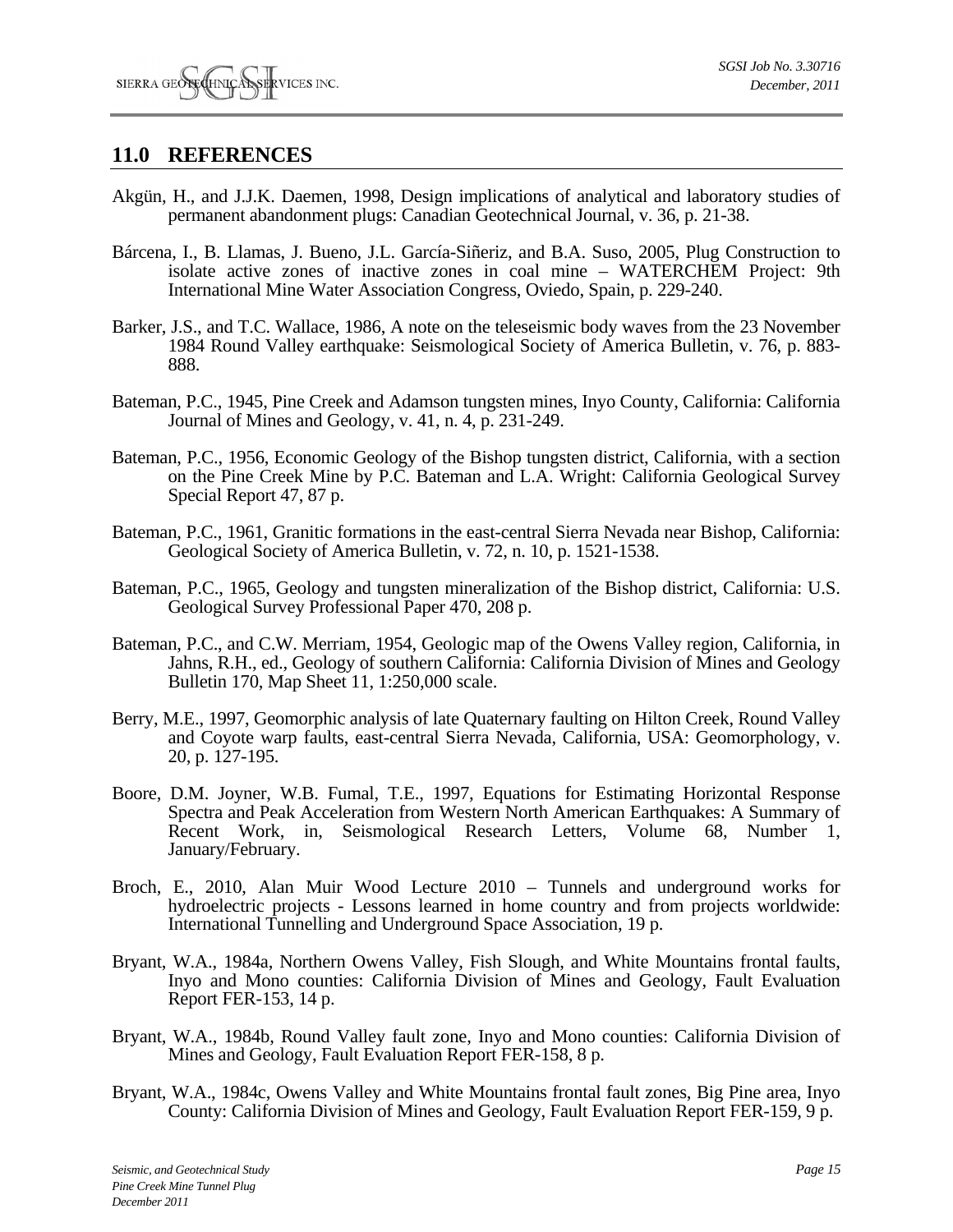- Bryant, W.A., 1984d, Faults in the Volcanic Tableland, Mono and Inyo counties: California Division of Mines and Geology, Fault Evaluation Report FER-162, 6 p.
- Bryant, W.A., 1984e, Evidence of recent faulting along the Owens Valley, Round Valley, and White Mountains fault zones, Inyo and Mono counties, California: California Division of Mines and Geology Open File Report 84-54 SAC, 4 p.
- Bryant, W.A., 1988, Owens Valley fault zone, western Inyo County, California: California Division of Mines and Geology, Fault Evaluation Report FER-192, 17 p.
- California Building Code, 2010, California Code of Regulations, Title 24, Part 2, Volume 2.
- California Geological Survey, 1975, Guidelines for evaluating the hazard of surface fault rupture: CDMG Note 49.
- California Geological Survey, 2008, Guidelines for Evaluating and Mitigating Seismic Hazards in California, Special Publication 117, 74p.
- Chapman, R.W., 1937, The contact-metamorphic deposit of Round Valley, California: Journal of Geology, v. 45, n. 8, p. 859-871.
- Chen & Associates, 1987, Geotechnical evaluation tailings ponds 1 through 4, Pine Creek operations, Bishop, California: Consultant report prepared for Umetco Minerals Corporation, Grand Junction, Colorado, April, Job No. 9 166 86, 42 p., 5 appendices.
- Clark, M.M., K.K. Harms, J.J. Lienkaemper, D.S. Harwood, K.R. Lajoie, J.C. Matti, J.A. Perkins, M.J. Rymer, A.M. Sarna-Wojcicki, R.V. Sharp, J.D. Sims, J.C. Tinsley, III, and J.I. Ziony, 1984, Preliminary slip-rate table and map of late-Quaternary faults of California: U.S. Geological Survey Open-File Report 84-106, 12 p., 1:1,000,000 scale.
- Cook, A.P., and J.N. Van Der Merwe, 2000, Final Project Report Design, construction and testing of underground seals: Safety in Mines Research Advisory Committee, Itasca Africa (Pty) Ltd., COL 502, 22 p.
- Danskin, W.R., 1988, Preliminary evaluation of the hydrogeologic system in Owens Valley, California: U.S. Geological Survey Water Resources Investigations Report 88-4003, 76 p.
- Danskin, W.R., 1998, Evaluation of the hydrologic system and selected water management alternatives in the Owens Valley, California: U.S. Geological Survey Water-Supply Paper 2307-H, 153 p.
- Davis, J.F., 1985, State of California Special Studies Zones Official Map Mt. Morgan quadrangle: Alquist-Priolo Earthquake Fault Zone Act, California Public Resources Code, Chapter 7.5, Division 2, California Geological Survey, 1:24,000 scale.
- Davis, J.F., 1985, State of California Special Studies Zones Official Map Mt. Tom quadrangle: Alquist-Priolo Earthquake Fault Zone Act, California Public Resources Code, Chapter 7.5, Division 2, 1:24,000 scale.
- dePolo, C.M., W.A. Peppin and P.A. Johnson, 1993, Contemporary tectonics, seismicity, and potential earthquake sources in the White Mountains seismic gap, west-central Nevada and east-central California, USA: Tectonophysics, v. 225, p. 271-299.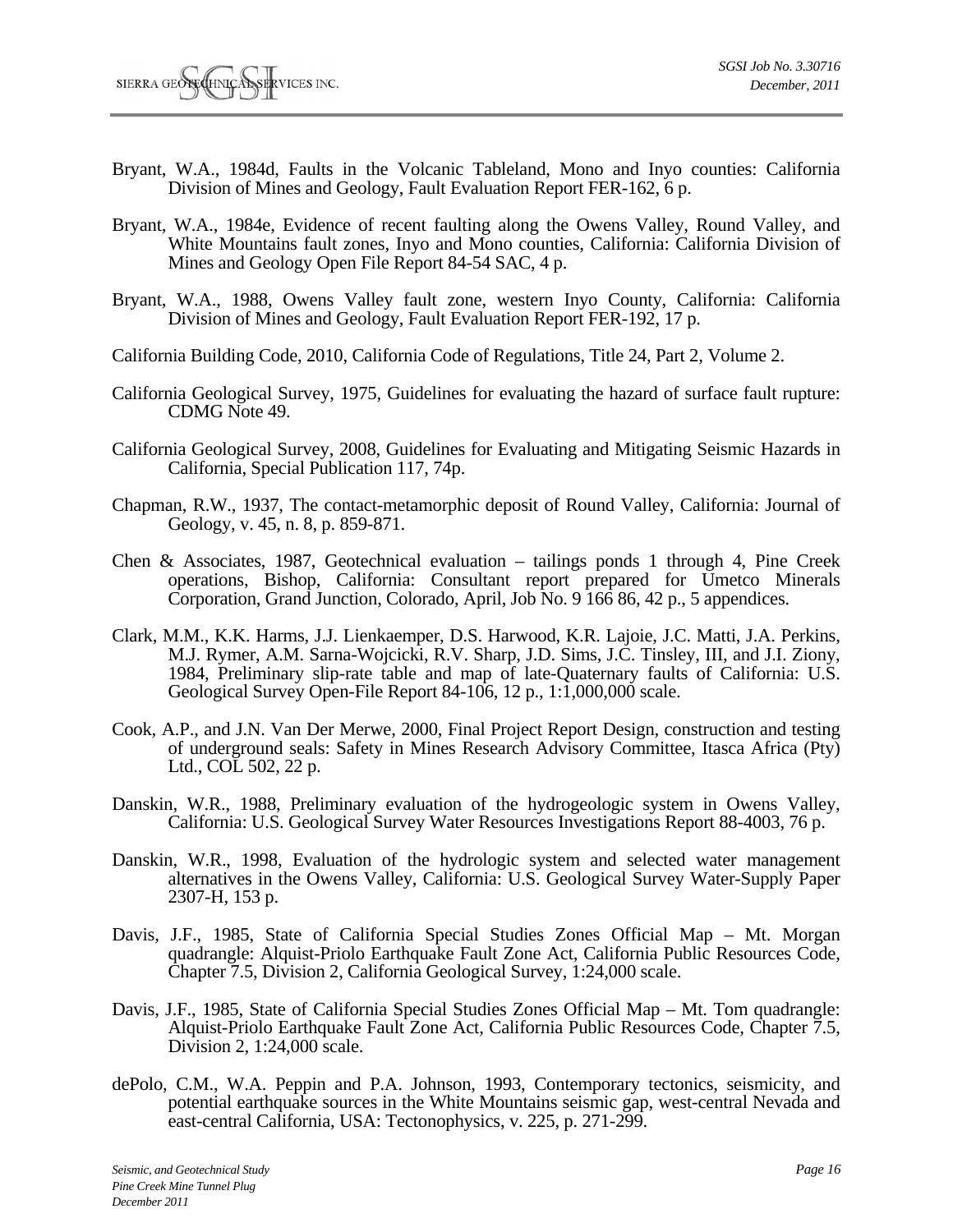- Envicom Corporation, 1976, Seismic Safety Element for the General Plan, Inyo-Mono Association of Governmental Entities (Rough Draft): Envicom Corporation, Sherman Oaks, California, 129 p.
- Fuis, G., R.S. Cockerham and W. Halbert, 1979, Preliminary report on the Bishop earthquake, ML = 5.8, October 4, 1978 – aftershocks and ground breakage [abstract]: Geological Society of America Abstracts with Programs, v. 11, p. 79.
- Gillespie, A.R., 1982, Quaternary glaciation and tectonism in the southeastern Sierra Nevada, Inyo County, California: Ph.D. Dissertation, California Institute of Technology, Pasadena, 695 p.
- Gross, W.K., and J.C. Savage, 1985, Deformation near the vicinity of the 1984 Round Valley California, earthquake: Seismological Society of America Bulletin, v. 75, p. 1339-1347.
- Hart, E.W., and W.A. Bryant, 1999, Fault-rupture hazard zones in California, Alquist-Priolo Earthquake Fault Zoning Act with Indexes to Earthquake Fault Zones Maps: California Division of Mines and Geology Special Publication 42.
- Harteis, S.P., D.R. Dolinar, and T.M. Taylor, 2008, Guidelines for Permitting, Construction, and Monitoring of Retention Bulkheads in Underground Coal Mines: Center for Disease Control and Prevention (CDCP), Department of Health and Human Services (DHHS), , National Institute for Occupational Safety and Health (NIOSH), Pittsburgh Research Laboratory, CDCP Information Circular 9506, DHHS (NIOSH) Publication No. 2008–134, 48 p.
- Hartmaier, H.H., T.W. Doe, and G. Dixon, 1998, Evaluation of hydrojacking tests for an unlined pressure tunnel: Tunnelling and Underground Space Technology, v. 13, n. 4, 393-401.
- HCI, 1990, Executive Report: Investigation of quantity and source of mine-water discharge through time, Pine Creek Facility, U.S. Tungsten Corporation, Pine Creek Valley, California: Prepared by Hydrologic Consultants, Inc. for U.S. Tungsten Corporation, June, 21 p.
- HCI, 1990, An investigation of the quantity and source of mine-water discharge through time, Pine Creek Facility, U.S. Tungsten Corporation, Pine Creek Valley, California: Prepared by Hydrologic Consultants, Inc. for U.S. Tungsten Corporation, July, 56 p.
- HSE, 2003, The design and construction of water impounding plugs in working mines: Health and Safety Executive (HSE), HM Inspectorate of Mines, Edgar Allen House 241, Glossop Road, Sheffield, UK, 17 p.
- Hollett, K.J., Danskin, W.R., McCaffrey, W.F., and Walti, C.L., 1991, Geology and water resources of Owens Valley, California: U.S. Geological Survey Water-Supply Paper 2370, 77 p.
- Jennings, C.W., 1994, Fault activity map of California and adjacent areas: California Division of Mines and Geology Geologic Data Map No. 6, 1:750,000 scale.
- Kemthong, R., 2006, Determination of rock joint shear strength based on rock physical properties: Masters Degree Thesis, Suranaree University of Technology, Thailand, 123 p.

Kemthong, R., and K. Fuenkajorn, 2007, Prediction of joint shear strengths of ten rock types using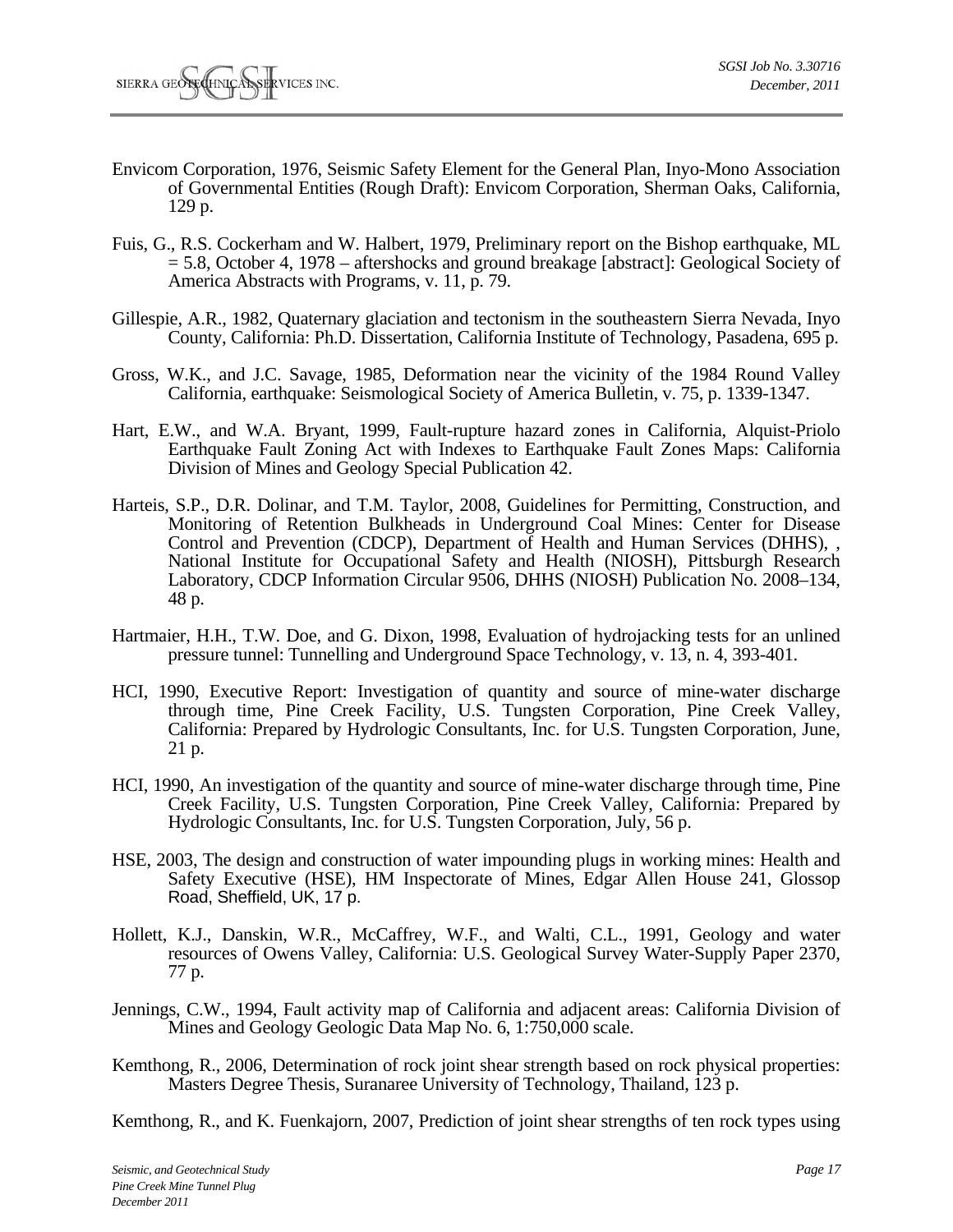field-identified parameters, in Fuenkajorn, K., and N. Phien-Wej (eds.): Rock Mechanics, p. 195-209.

- Kirkwood, D.T., and K.K. Wu, 1995, Technical considerations for the design and construction of mine seals to withstand hydraulic heads in underground mines: Society for Mining, Metallurgy, and Exploration (SME) Annual Meeting, Denver, Colorado, SME Preprint No. 95-100, 9 p.
- Klohn, 2002, Brittania Mine remediation 4100 Level plug test application: Prepared by Klohn Crippen and SRK, Inc. for British Columbia Ministry of Energy and Mines, B.C. Mines Branch, Southwest Regional Office, 2080-B Labieux Road, Nanaimo, BC, 63 p.
- Kurtak, J.M., 1997, Mine in the sky History of California's Pine Creek Tungsten Mine and the people who were part of it: Publication Consultants, Anchorage, Alaska, 220 p.
- Lane, C.K., M.V. Erickson, and G.D. Lowe, 1979, Utilization of geothermal energy in the mining and processing of tungsten ore (Pine Creek Mine) – quarterly report: Westec Services, Inc., prepared for the Department of Energy, Division of Geothermal Energy under DOE Contract 03-79-ET-27232, 52 p.
- Lemmon, D.M., 1941, Tungsten deposits in the Sierra Nevada near Bishop, California: U.S. Geological Survey Bulletin 931-E, p. 79-104.
- Lienkaemper, J.J., S.K. Pezzopane, M.M. Clark and M.J. Rymer, 1987, Fault fractures formed in association with the 1986 Chalfant Valley, California, earthquake sequence, preliminary report: Seismological Society of America Bulletin, v. 77, n. 1, p. 297-305.
- Littlejohn, G.S., D.A. Bruce, C.O. Brawner, O. Olivier, A.H. Swart, and M.F. Wells, 2005, Recommendations for site investigation, design, construction, testing, monitoring and maintenance of permanent intruded concrete plugs: The Journal of The South African Institute of Mining and Metallurgy, v. 105, n. 5, p. 367-372.
- Lubetkin, L.K.C., and M.M. Clark, 1988, Late Quaternary activity along the Lone Pine fault, eastern California: Geological Society of America Bulletin, v. 100, p. 755-766.
- Martel, S.J., 1989, Structure and late Quaternary activity of the northern Owens Valley fault zone, Owens Valley, California: Engineering Geology, v. 27, p. 489-507.
- MSHA, 2009, Engineering and design manual coal refuse disposal facilities: United States Department of Labor, Mine Safety and Health Administration, Mine Waste and Geotechnical Engineering Division,  $2<sup>nd</sup>$  edition, 820 p.
- MSHA, 2010, Seal strengths, design applications, and installation Code of Federal Regulations, 30 CFR § 75.335: United States Department of Labor, Mine Safety and Health Administration, 2 p.
- MSHA, 2010, Water, sediment, or slurry impoundments and impounding structures Code of Federal Regulations, 30 CFR § 77.216: United States Department of Labor, Mine Safety and Health Administration, 8 p.
- Multech, 1990, Analysis of Pine Creek groundwater discharge, U.S. Tungsten Corporation Pine Creek Facility, Bishop, California: Prepared by MULTECH Engineering Consultants for U.S. Tungsten Corporation, September, 3 p.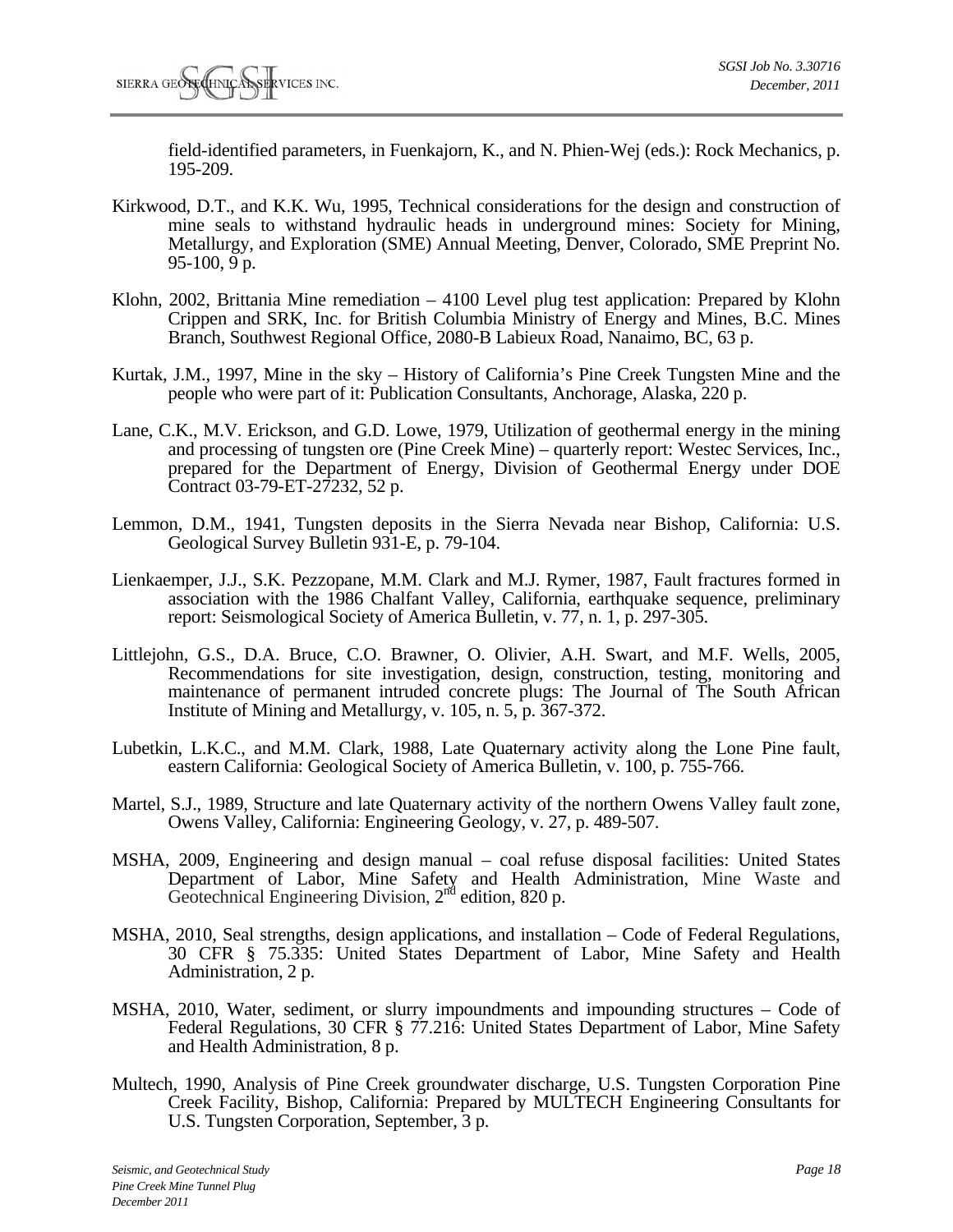- Newberry, R.J., 1982, Tungsten-bearing skarns of the Sierra Nevada, *in* Chapter I, The Pine Creek Mine, California: Economic Geology, v. 77, p. 823-844.
- Newberry, R.J., 1983, The formation of subcalcic garnet in scheelite-bearing skarns: Canadian Mineralogist, v. 21, p. 529-544.
- Pakiser, L.C., 1960, Transcurrent faulting and volcanism in Owens Valley, California: Geological Society of America Bulletin, v. 71, n. 2, p. 153-160.
- Pakiser, L.C., and M.F. Kane, 1962, Geophysical study of Cenozoic geologic structures of northern Owens Valley, California: Geophysics, v. 27, n. 3, p. 334-342.
- Pakiser, L.C., M.F. Kane and W.H. Jackson, 1964, Structural geology and volcanism of Owens Valley region, California – a geophysical study: U.S. Geological Survey Professional Paper 438, 68 p.
- Peppin, W.A., W. Honjas, M.R. Somerville, and U.R. Vetter, 1989, Precise master-event locations of aftershocks of the 4 October 1978 Wheeler Crest earthquake sequence near Long Valley, California: Seismological Society of America Bulletin, v. 79, p. 67-76.
- Pinter, N., 1995, Faulting on the volcanic tableland, Owens Valley, California: Journal of Geology, v. 103, p. 73-83.
- Pinter, N. and E.A. Keller, 1992, Quaternary tectonic and topographic evolution of the northern Owens Valley, *in* Hall, C.A., ed., The history of water: eastern Sierra Nevada, Owens Valley, White-Inyo Mountains: White Mountain Research Station Symposium Volume 4, The Regents of the University of California, p. 32-39.
- Pinter, N., E.A. Keller and R.B. West, 1994, Relative dating of terraces of the Owens River, northern Owens Valley, and correlation with moraines of the Sierra Nevada: Quaternary Research, v. 42, p. 266-276.
- Priestley, K.F., K.D. Smith, and R.S. Cockerham, 1988, The 1984 Round Valley, California earthquake sequence: Geophysical Journal of the Royal Astronomical Society, v. 95, n. 2, p. 215-235.
- SGSI, 2006, Sediment accumulation behind concrete bulkhead, Pine Creek Mine Easy Go Adit, Pine Creek, California: Prepared for Pine Creek Development, LLC, June 29, 2 p.
- Sheridan, M.F., 1975, Tectonic displacement in the Bishop Tuff: California Geology, v. 28, p. 1- 14.
- Simila, G.D.R., and G.R. Roquemore, 1987, Earthquake history of the Owens Valley region, in Gath, E.M., ed., Geology and mineral wealth of the Owens Valley region, California: South Coast Geological Society Annual Fieldtrip Guidebook 15, P.O. Box 10244, Santa Ana, California, 92711-0244.
- Smith, K.D., K.F. Priestly and R.S. Cockerham, 1988, The 1984 Round Valley, California, earthquake sequence: Geophysical Journal of Research, v. 95, p. 215-235.
- Stevens, C.H., and D.C. Greene, 1999, Stratigraphy, depositional history, and tectonic evolution of Paleozoic continental-margin rocks in roof pendants of the eastern Sierra Nevada, California: Geological Society of America Bulletin, v. 111, n. 6, p. 919-933.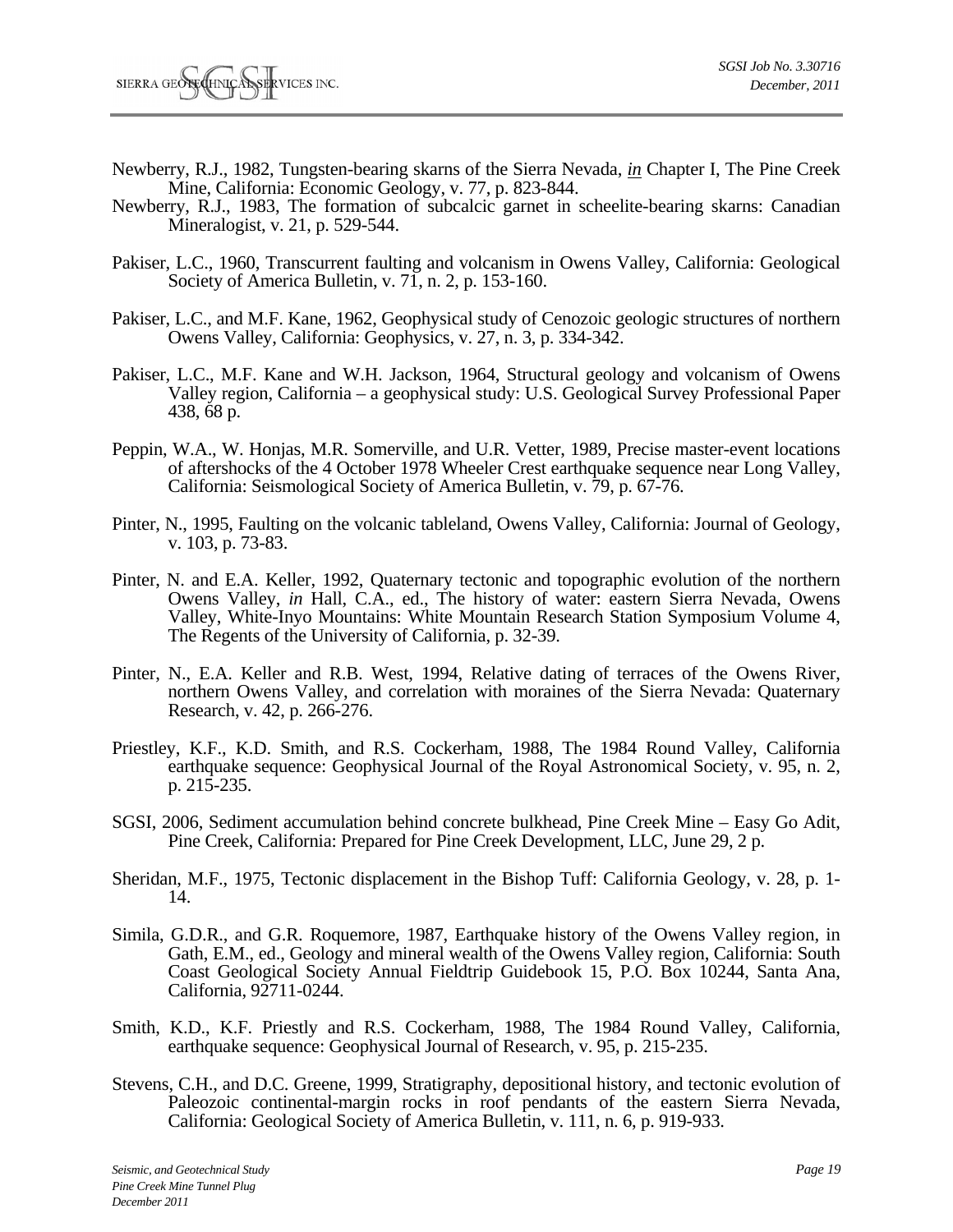- Stewart, J.H., 1992, Walker Lane Belt, Nevada and California An overview, in Craig, S.D., ed., Structure, tectonics, and mineralization of the Walker Lane: Geological Society of Nevada Proceedings Volume, Walker Lane Symposium, Reno, p. 1-16.
- Stewart, J.H., 1988, Tectonics of the Walker Lane belt, western Great Basin: Mesozoic and Cenozoic deformation in a zone of shear, in Ernst, W.G., ed., Metamorphism and crustal evolution of the western United States, Rubey Volume VII: Prentice Hall, Englewood Cliffs, New Jersey, p. 683-713.
- Wollenburg, H.A., A. Graf, B. Strisower, and G. Korbin, 1981, Survey of existing underground openings for in-situ experimental facilities (Pine Creek Mine): High Level Waste Technical Development Branch, Division of Waste Management, Office of Nuclear Material Safety and Safeguards, U. S. Nuclear Regulatory Commission (NRC), supported by the U.S. Department of Energy (DOE) under Contract No. W-7405-ENG-48 and by NRC FIN No. B 3110-0 under Interagency Agreement DOE 50-80-97, p. 92-93.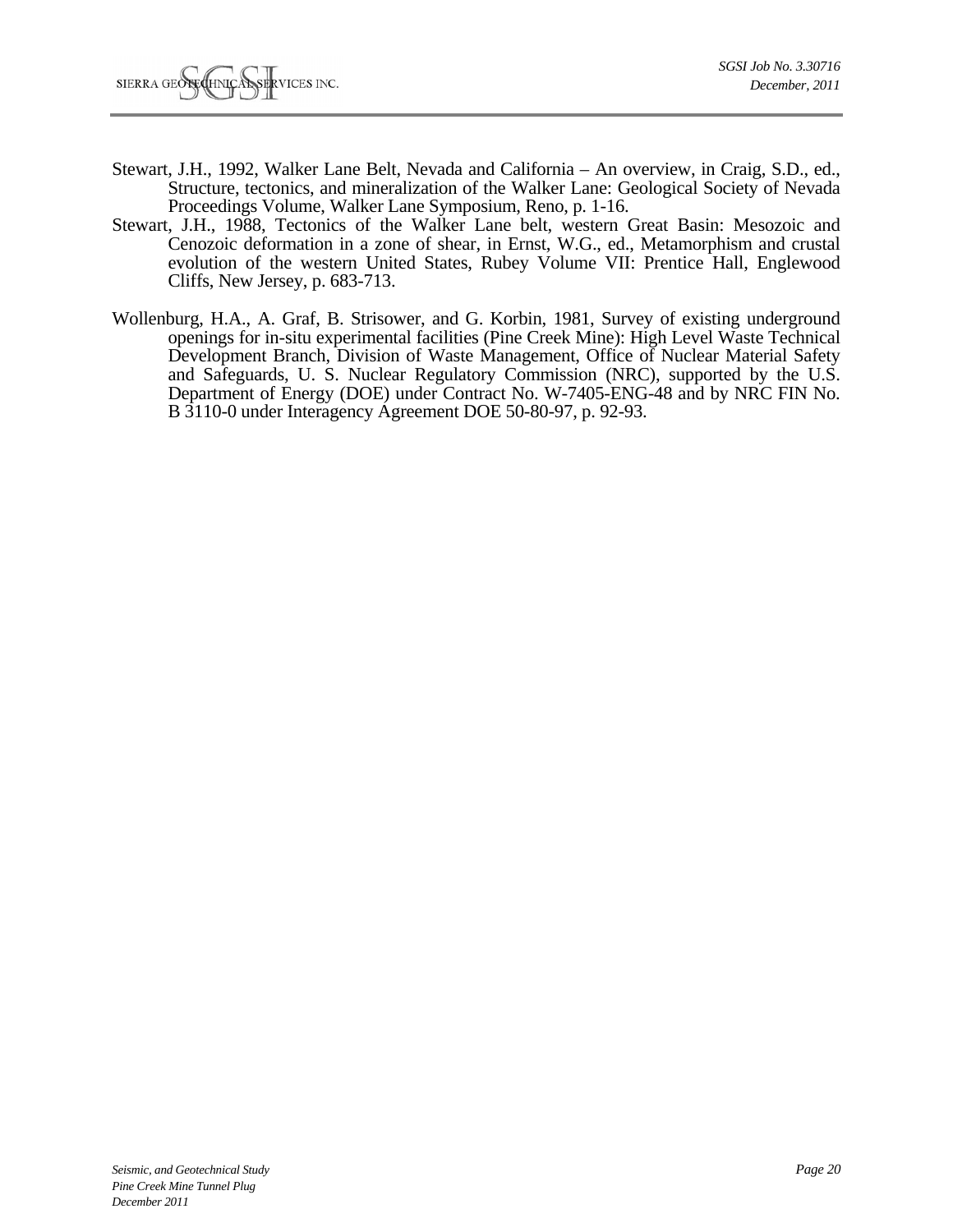## **13.0. SIGNATURE OF PROFESSIONALS**

The following professionals were responsible for the preparation of this report:



CEG 2198 RG 6497







Thomas A. Platz PE C41039

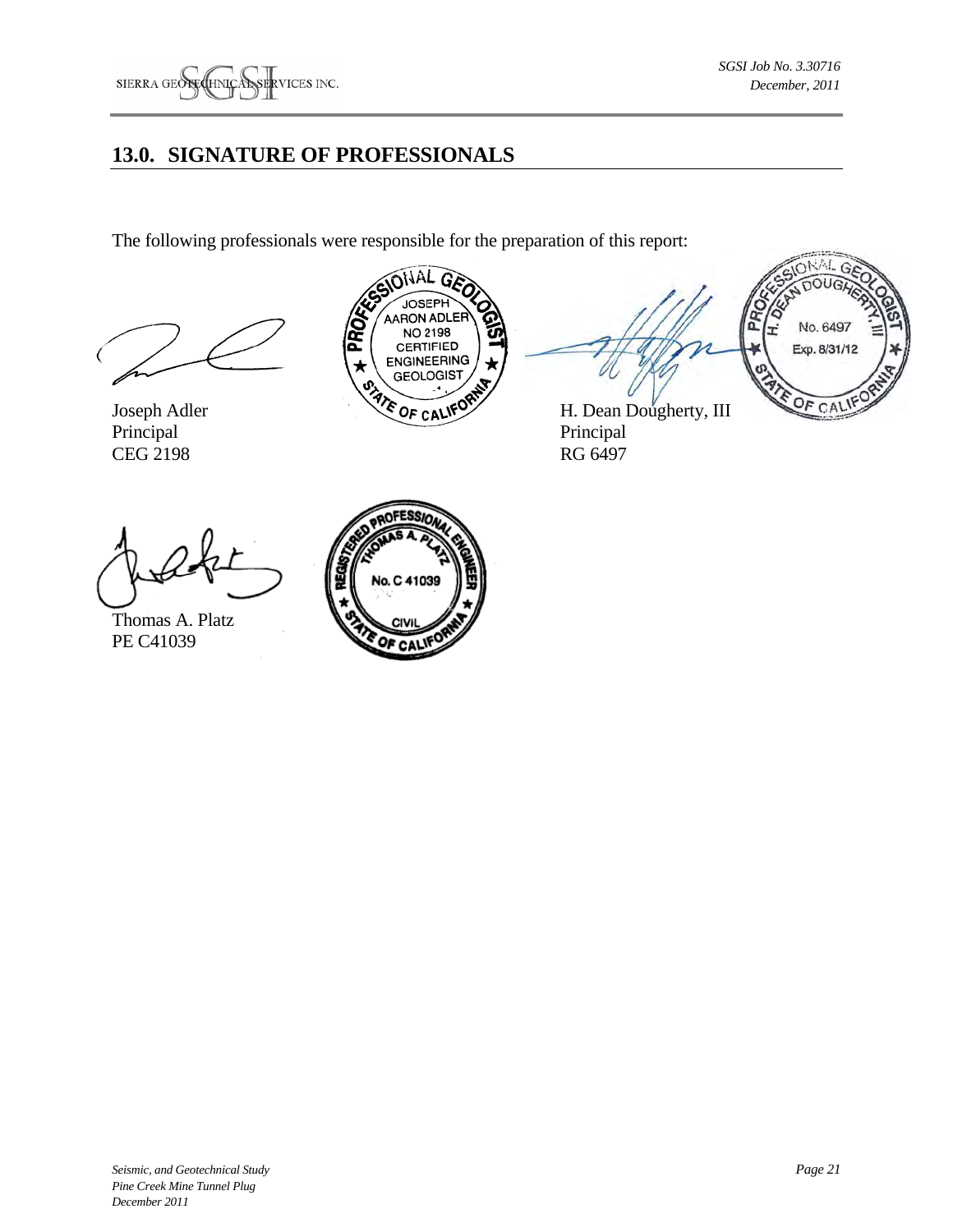

#### **GEOTECHNICAL • GEOLOGY • HYDROGEOLOGY • MATERIALS TESTING • INSPECTION**

Jeff Francis July 18, 2019 Pacifica Development, Inc. 3350 Shelby Street, Suite 200 Ontario, California 91764

#### Subject: **REVIEW OF CONDITIONS ‐ EASY GO ADIT TUNNEL PLUG** Pine Creek Mine Inyo County, California

## Reference: **Seismic, and Geotechnical Study** Easy Go Adit Tunnel Plug Pine Creek Mine Pine Creek, Inyo County, California SGSI Project Number 3.30716; Dated December 2011

**Response to State Water Resources Control Board Comments** Pine Creek Mine Pine Creek, Inyo County, California SGSI Project Number 3.31321; Dated September 2015

## Mr. Francis:

In June 2019, Sierra Geotechnical Services, Inc. (SGSI) performed a visual review of the tunnel plug system to assess any changes in the plug, piping, and/or bedrock since the date of issuance of our above referenced report. Our assessment included visual observation of the bedrock, the concrete plug, the contacts between plug and bedrock at both ends, and the associated piping/plumbing, as well comparative observation of photographs from 2011 and present. At the time of our review the plug manhole and all valves were open allowing water to flow unimpeded.

With exception of the piping, the concrete as well as the bedrock are effectively in the same condition as when the original report was prepared. No signs of instability of the bedrock or degradation of the concrete were noted. The valve pipes and manhole cover however show some signs of rust, which may be superficial, but should be further evaluated prior to impoundment, by the project mechanical engineer.